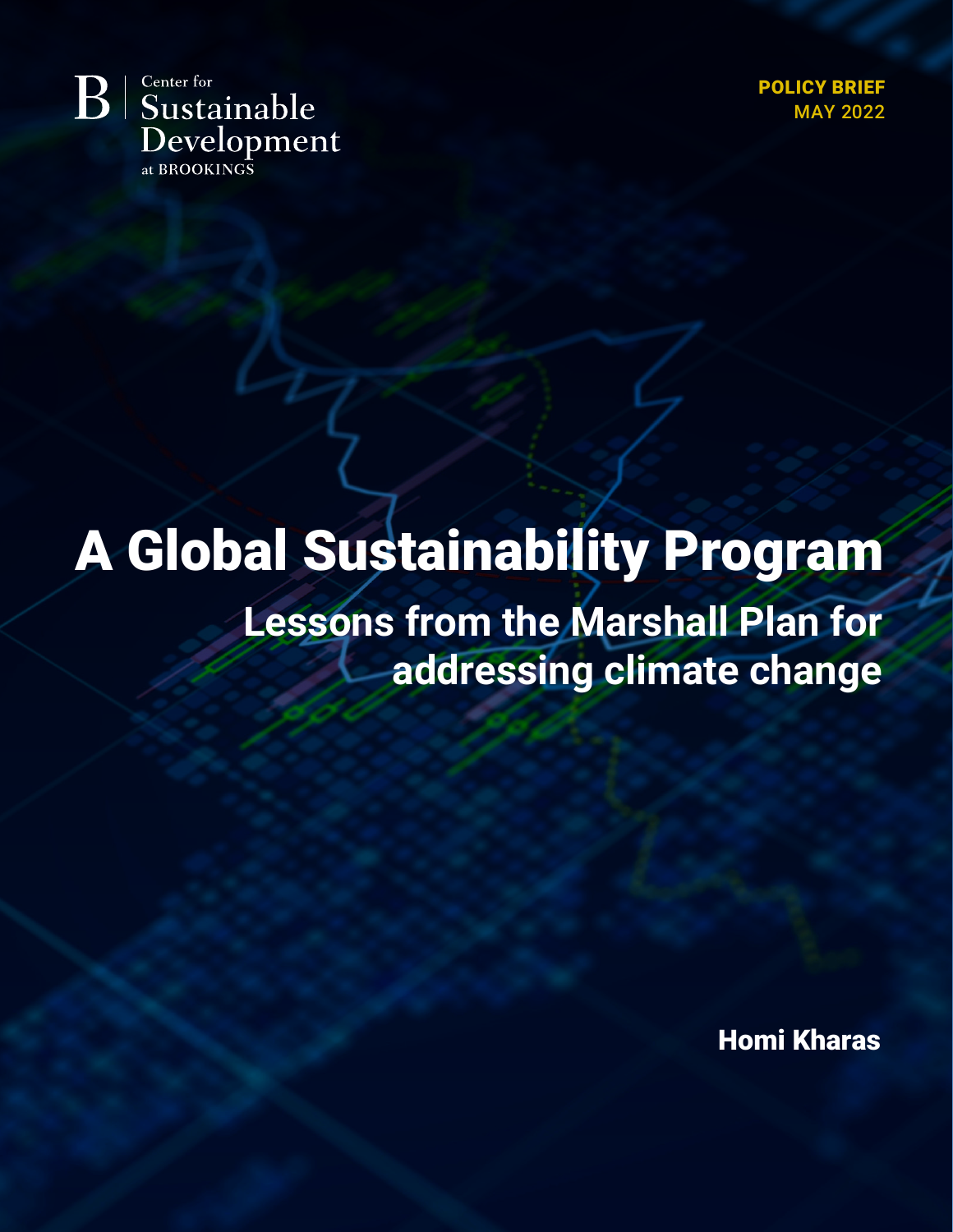# **Introduction**

Economies stagnating. Governments overindebted. The ashes of war impeding progress on international cooperation. A widespread sense of malaise and absence of urgency blocking the mobilization of capital.

Such a narrative could easily describe much of the world in 2022. But it also describes Europe in 1947, a moment of societal doldrums that preceded an unexpected and dramatic shift in policy frames and public narratives, which ushered in a golden age of prosperity. The Marshall Plan played a crucial role back then, and its lessons can help inform a breakthrough Global Sustainability Program (GSP) today.

At the end of 1946, after a rapid post-World War II bounce, European economies started to stagnate at levels of output below those prevailing in [1](#page-1-0)938.<sup>1</sup> Agricultural output fell by 3 percent in 1947, and industrial output in the third quarter of 1948 was no higher than at the end of 1946. People were hungry and cold; governments were overindebted and had exhausted much of their foreign exchange reserves; and countries were unable to trade with each other.

Against this backdrop, the Truman administration introduced a European Recovery Program, more commonly known as the Marshall Plan, to underpin U.S. national security by helping Europe recover.

Although there is disagreement as to the quantitative impact of the Marshall Plan, there is no doubt that it changed the European narrative. Eichengreen and Uzan (1992) describe the sentiment in 1947 as one of extreme pessimism caused by shortages of food, fuel, raw materials, and other supply bottlenecks, with governments unable to finance the repair of infrastructure, and businesses unable to access capital to buy raw materials or invest in new factories.

After Secretary Marshall's speech at Harvard University in June 1947, when he promised to support any European plan "to the extent practical for us," the European governments quickly convened a Committee on European Economic Cooperation with a plan to mobilize \$29 billion over four years to achieve specific objectives of restoring industrial and agricultural output, establishing stable macroeconomic and financial conditions,

<span id="page-1-0"></span><sup>1</sup> B. Eichengreen and M. Uzan, 1992, "The Marshall Plan: Economic Effects and Implications for Eastern Europe and the Former USSR" *Economic Policy*, April, 1992, Vol. 7, No. 14, Eastern Europe, pp. 13-75.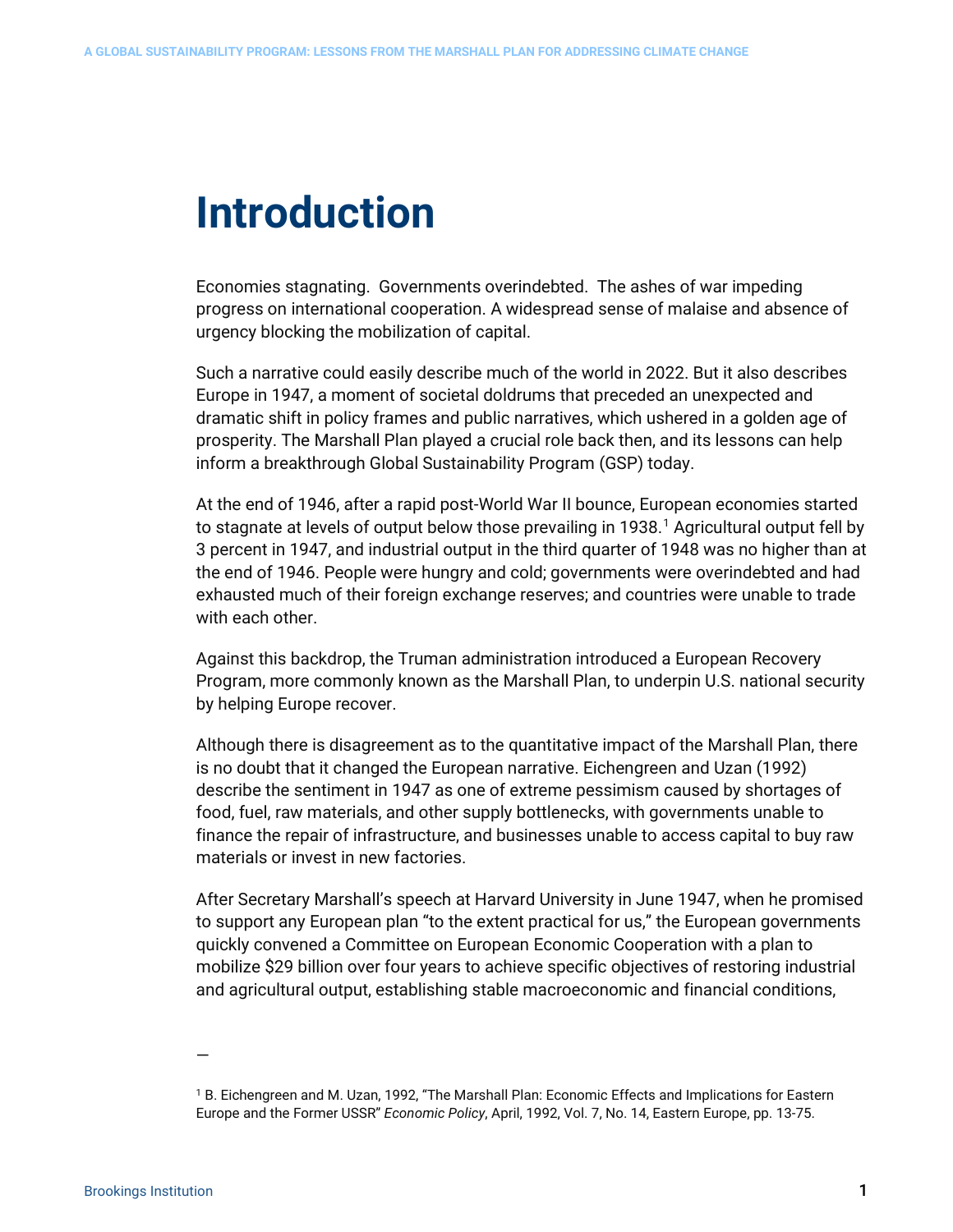and stimulating trade. The U.S. Congress passed a European Recovery Program and appropriated a first installment of \$4 billion in 1948.

The rest is history: A Golden Age of economic growth and prosperity in Europe (and the United States) and many other parts of the world that lasted until at least 1970.

Today, we again need to change the narrative, this time through a Global Sustainability Program. Like Europe after the war, sustainable development today seems stuck. People are lost. But there is an opportunity to move forward if: (i) a strong political commitment to the Sustainable Development Goals (SDGs) and Paris Agendas encourages everyone to align investments to meet these goals; (ii) there is a credible technical plan outlining details of specific projects, policies, and institutional reforms; (iii) finance can be made to flow effectively at scale to sound sustainable investments; and (iv) institutions can properly implement the plans and strategies. Dealing with these components individually will not work. There is a chicken-and-egg problem, or a causality dilemma. Projects do not get developed if there is no finance. Finance is not forthcoming if there are no projects. This is not unusual. It is a problem that can be solved through a critical mass of actions. The same was true at the time of the Marshall Plan, and there are lessons from that period that are relevant today.

All developing country governments face a major challenge of how to decarbonize economies, preserve nature, and simultaneously generate economic prosperity and sustainable development. The sentiment is gloomy thanks to debt, food, energy and conflict crises, natural disasters, and species extinction and a rapidly degrading natural environment. Trust in international cooperation is low after broken promises on climate finance pledges and limited assistance for COVID-19 response, including for funding vaccination programs. Many middle-income countries have been excluded from programs of international assistance. They are hesitant to join others in a green transition without addressing their other pressing priorities for jobs, education, and health care. Their strategies integrate and balance "economic development" and "climate-related" investments but global processes for these two streams remain separate.

There is a need for a massive scaling-up of investments to achieve economic growth and meet the SDG and climate targets. These would cost an incremental \$1.3 trillion a year in developing countries by  $2025<sup>2</sup>$  $2025<sup>2</sup>$  The system of long-term development finance falls well short of being able to support projects at such a scale. U.S. Treasury Secretary Janet Yellen acknowledged as much in recent remarks at the IMF/World Bank Spring Meetings in April 2022:

*Experts put the funding needs in the trillions, and we've so far been working in billions. The irony of the situation is that while the world has been awash in savings—so much so that real interest rates have been falling for several* 

<span id="page-2-0"></span><sup>2</sup> Bhattacharya et al., 2022, "Financing a big investment push."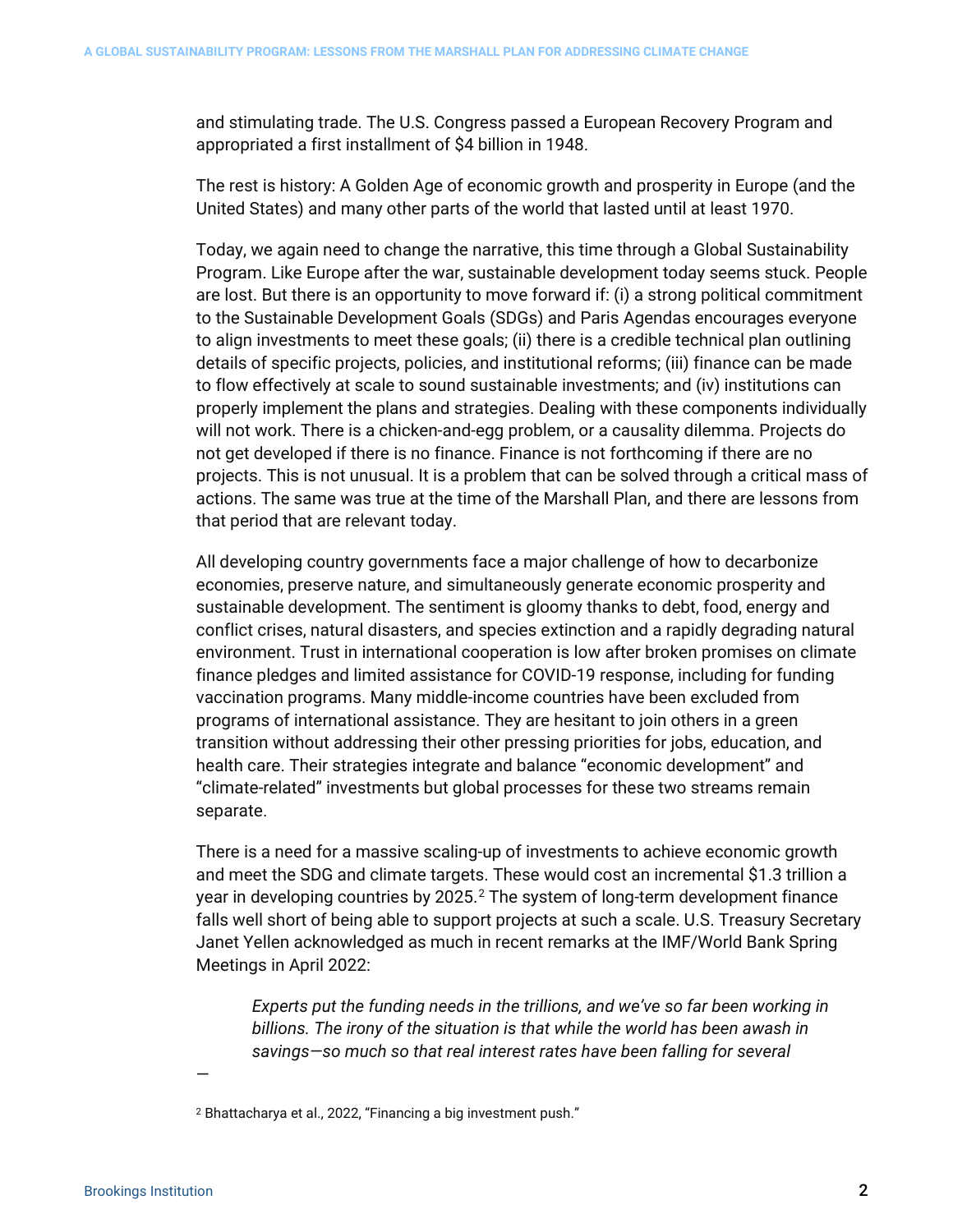*decades—we have not been able to find the capital needed for investments in education, health care, and infrastructure*. [3](#page-3-0)

In this policy brief, I argue that advanced economies (AEs) and China need to put in place a major program of economic support for all developing countries to assist them to transition to a new sustainable development path.

There is money available in international financial institutions (IFIs) that can be leveraged with private capital. These institutions can lend at a reasonable cost that in turn provides the right incentive to choose sustainable options. For example, the World Bank Group's International Bank for Reconstruction and Development (IBRD) charges a real interest rate of about 0.5 percent for its loans (after factoring in the recent 50 basis point increase by the Federal Reserve).<sup>[4](#page-3-1)</sup> At that price, renewables (solar and wind) become the cheapest source of electricity generation. The involvement of an international financial institution in a project or program can also reduce risk and bring down the cost of private capital so the debt burden remains tolerable.

Market forces could not drive European recovery in 1947, and market forces will not drive a low-carbon transition fast enough today, even if the favorite economist instrument of a carbon tax is enacted. Just as the authors of the Marshall Plan felt time was of the essence to prevent the spread of communism in European democracies, so today scientists have warned us that time is of the essence to reduce carbon emissions before global warming becomes intolerable; and societies across the developing world are warning through their protests that current development pathways are not socially stable.

The money can be mobilized through the magic of leverage. Multilateral development banks (MDBs) show how: One dollar invested in their capital can lead to \$5 in lending to a project. But MDBs do not have to provide all the finance for a project. They could mobilize \$4-5 of private domestic and foreign capital for each dollar they lend for a project's investment. The total leverage, then, becomes 20-25 times that amount. \$40 billion a year in official finance can support annual investments with a value of \$1 trillion.

This ambition needs to frame the core of the GSP. Higher levels of domestic resources, matched by foreign resources in the form of official grants and loans and private sovereign lending and project finance, can fund recovery in developing countries.<sup>[5](#page-3-2)</sup> Within each country, the composition of financing will vary depending on its investment priorities. Human capital is best funded through taxes and grants and concessional credits. Sustainable infrastructure can support private project finance. Adaptation and resilience should be shared between national governments and grants and credits from

—

<span id="page-3-0"></span><sup>3</sup> Janet Yellen, April 13, 2022[, Speech delivered at Atlantic Council.](https://www.atlanticcouncil.org/news/transcripts/transcript-us-treasury-secretary-janet-yellen-on-the-next-steps-for-russia-sanctions-and-friend-shoring-supply-chains/)

<sup>4</sup> Approximate rate for a 10 year maturity IBRD variable spread loan.

<span id="page-3-1"></span>https://thedocs.worldbank.org/en/doc/77844b3f4182f7519f58add85ecaff3f-0340012021/original/IBRD-Flexible-Loan-IFL-Pricing-Basics-Product-Note.pdf.

<span id="page-3-2"></span><sup>5</sup> Bhattacharya et al., 2022, "Financing a big investment push."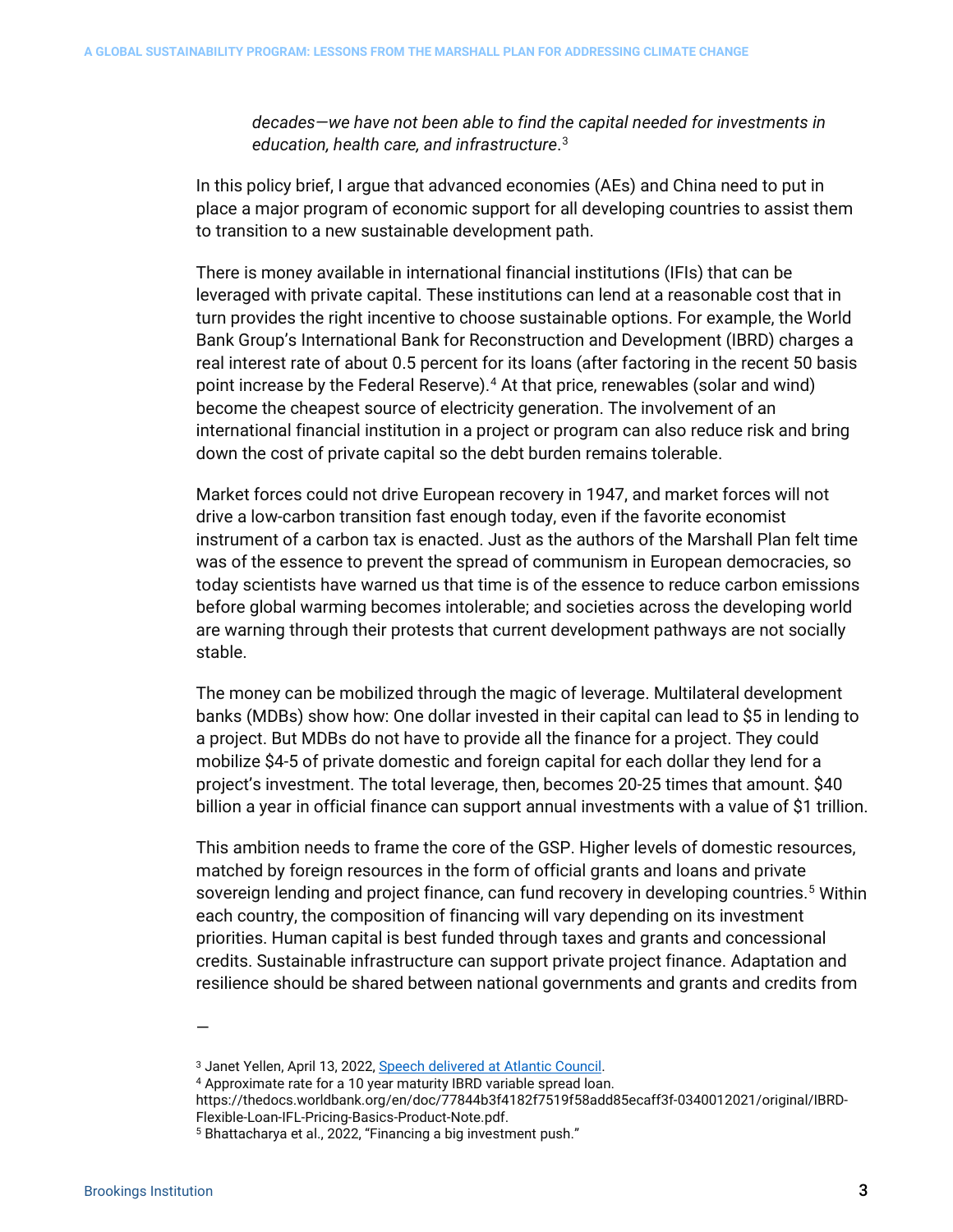the international community. Reflecting these priorities, a suitable package of incremental financial resources could be broken down as \$650 billion in domestic resources (taxes, local borrowing including from national development banks); \$90 billion in official development assistance (ODA); \$160 billion from non-concessional official multilateral and bilateral development finance institutions; and \$400 billion from private capital markets.<sup>[6](#page-4-0)</sup>

### **The challenge**

Rich countries cannot limit climate change, species extinction, and nature conservation and preservation without the participation of developing countries. Developing countries, excluding China, account for over 40 percent of GHG emissions today. However, developing countries are unwilling to slow their drive towards prosperity by addressing global issues. In a 2021 poll of 7000 leaders in 140 developing countries, only 20 percent mentioned climate change as one of the top six development problems they faced.<sup>7</sup> The most common issues they mentioned were: Education, growth, peace, health, and infrastructure.

The way forward is for rich countries to provide financial support to developing countries to implement their own development programs in return for their participation in global goods. A first attempt was made at Copenhagen during the 2009 COP 15 Summit. Rich countries agreed to provide annual financial support of \$100 billion to developing countries for climate mitigation and adaptation in return for their agreement to participate. But the compact was flawed because it was too narrow (just climate-related and not aligned with the full program of SDGs) and far too small. It contributed little to developing countries' major priorities.

This is why Secretary Yellen's remarks are so important. They are the first acknowledgement by a senior U.S. Treasury official of the dimensions of the sustainable development financing challenge. They reflect best current estimates for the investment requirements in developing countries excluding China, which are in the range of \$1.3 trillion per year over the next decade, of which just under half is for climate mitigation and adaptation efforts. This means tripling the level of annual average investments on mitigation that were made during 2015-2020 and shifting infrastructure financing from fossil-fuel to renewables inputs. The Glasgow Financial Alliance for Net Zero, a grouping of the largest financial institutions in the world, has outlined the annual climate-related investments needed in six key sectors: Electricity, transport, buildings, industry, low emission fuels, and agriculture, forestry and land use.<sup>[8](#page-4-2)</sup> Most of the incremental private external financing will go into these mitigation investments because they have commercially attractive returns. These funds will need to be mobilized into projects developed and supported by official IFIs. In addition, governments in developing

<sup>—</sup>

<span id="page-4-0"></span> $6$  Ibid.

<span id="page-4-2"></span><span id="page-4-1"></span><sup>&</sup>lt;sup>7</sup> AidData, 2021, "<u>Listening to Leaders Survey</u>."<br><sup>8</sup> GFANZ, 2022, "Financing Roadmaps[" https://www.gfanzero.com/netzerofinancing/.](https://www.gfanzero.com/netzerofinancing/)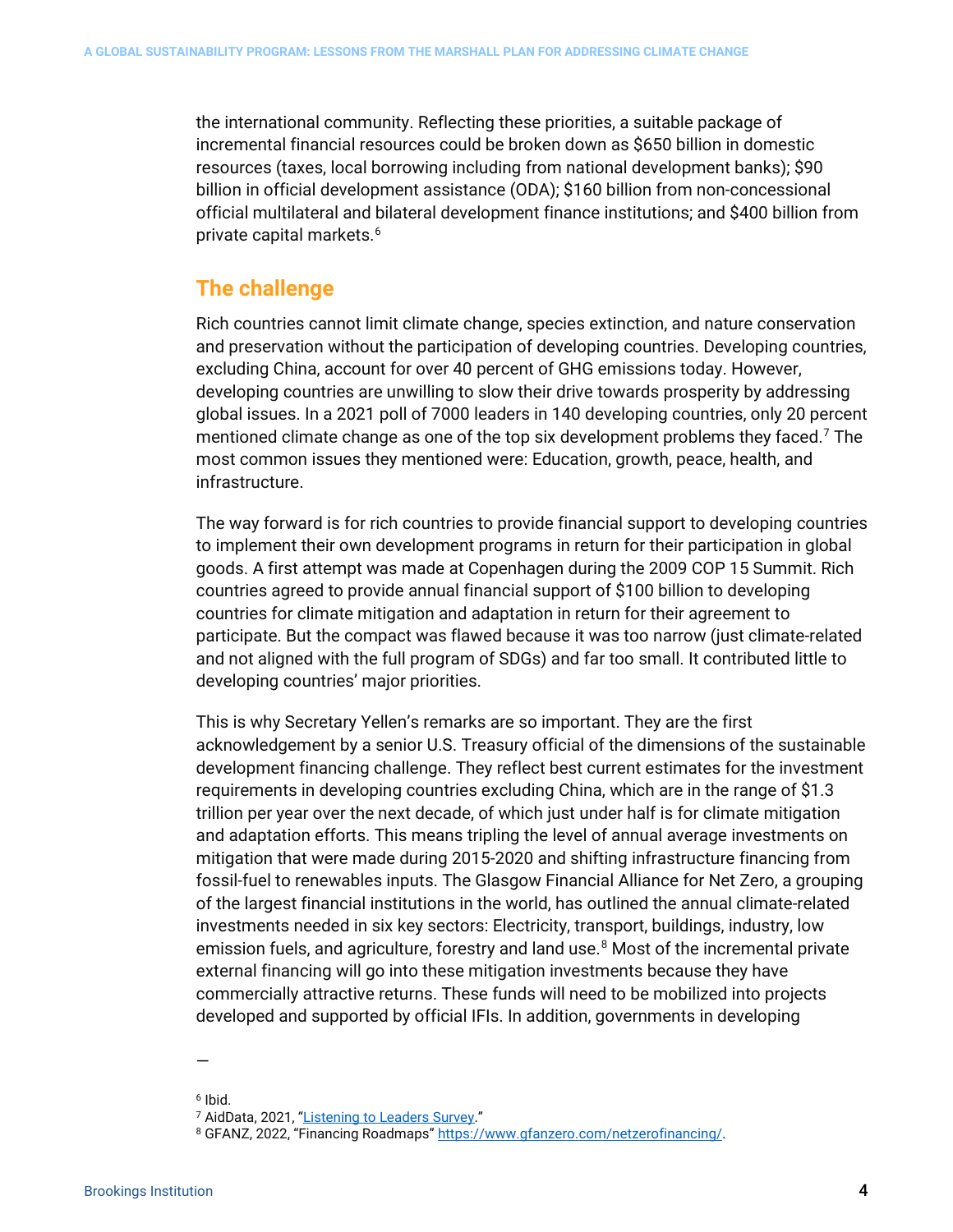countries must raise their own resources domestically to contribute to this agenda and to pay for health, education, and social assistance investments without which development and a green transition cannot occur.

The finance challenge over the next few years is therefore four-fold:

- 1. How to double private finance and reallocate it towards the \$1.1 trillion in sustainable infrastructure projects;
- 2. How to triple sustainable levels of multilateral and bilateral non-concessional financing to \$260 billion per year;
- 3. How to raise net ODA by 50 percent to just shy of \$300 billion per year to help lower income countries and to contribute to adaptation, resilience and nature based solutions; and
- 4. How to raise domestic resources in developing countries by two to three percentage points of GDP by taxation, subsidy rationalization, and local borrowing, largely to finance the non-climate portion of the sustainable development agenda, particularly human capital. All this must be done in the context of maintaining manageable debt levels.

Unlocking finance is only one piece of the puzzle. Identifying and implementing bankable projects is a second major element. The green transition pathway is uncertain. Building infrastructure has always been subject to risk and uncertainty, and this has only increased in a world where technologies are rapidly evolving, and relative prices are changing rapidly.

At the same time, projects can only be successful if the policy and regulatory and institutional frameworks are supportive. The Yale Environmental Policy Index clearly shows that poorer countries have worse environmental policies than richer countries.<sup>[9](#page-5-0)</sup> It also shows that large developing countries, such as India, South Africa, Nigeria, and Turkey, have even worse policies than their peers with the same income levels. In a similar vein, the IMF assesses countries' public investment management capabilities.<sup>[10](#page-5-1)</sup> It finds that there are major deficiencies in the planning, allocation, and implementation institutions and procedures in many developing countries.

In addition to technical challenges, therefore, there is a process challenge of how to sequence a set of steps that leads to a viable program. There are lessons to be learned from the Marshall Plan.

<sup>9</sup> [https://epi.yale.edu/downloads/epi2020report20210112.pdf.](https://epi.yale.edu/downloads/epi2020report20210112.pdf)

<span id="page-5-1"></span><span id="page-5-0"></span><sup>10</sup> [https://www.imf.org/external/np/fad/publicinvestment/pdf/PIMA.pdf.](https://www.imf.org/external/np/fad/publicinvestment/pdf/PIMA.pdf)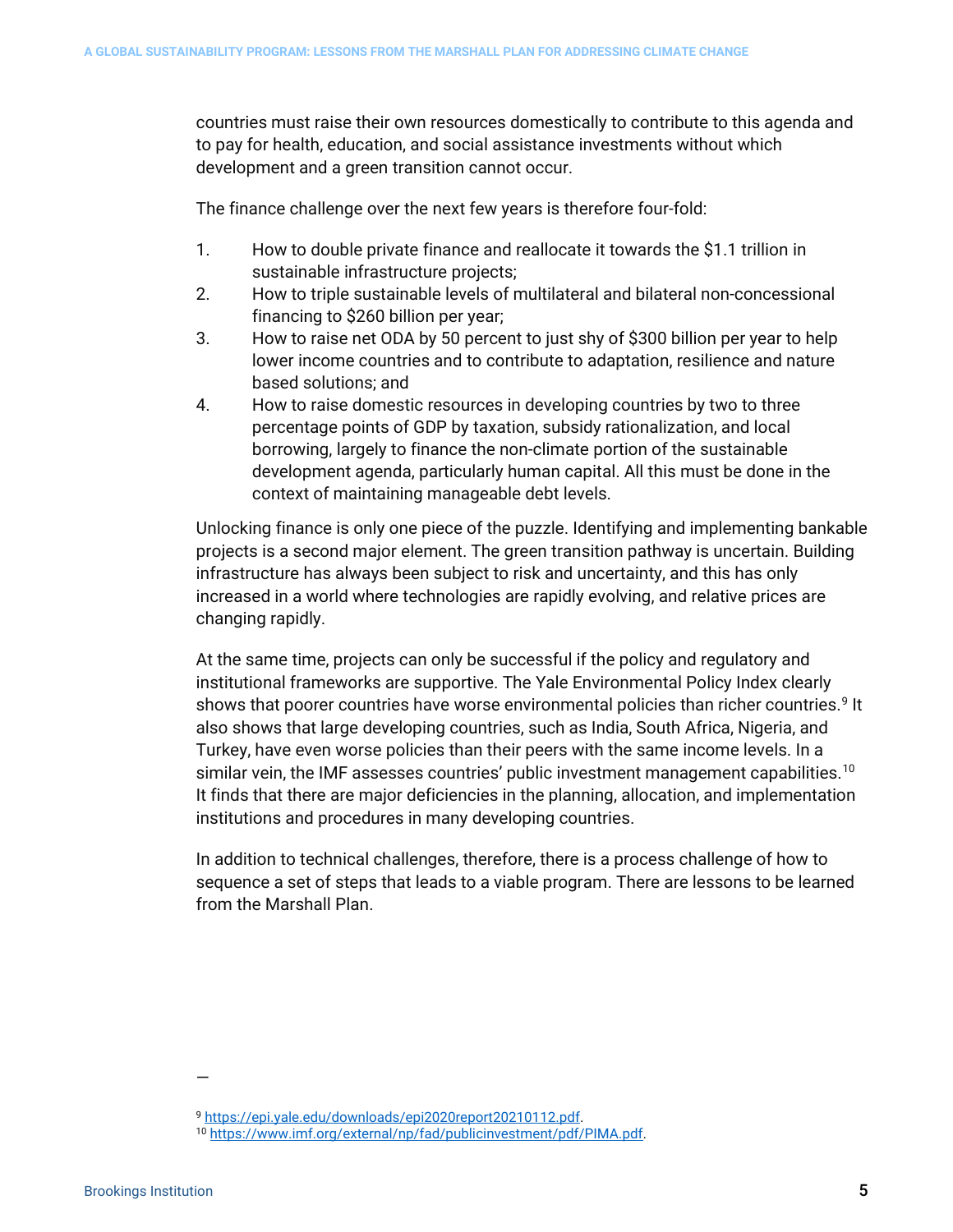### **Towards a Global Sustainability Program**

The Marshall Plan worked backwards from an endpoint. It diagnosed the situation in Europe as a lack of growth stemming from a revenue shortage that impeded public investments in infrastructure, public over indebtedness creating monetary and financial instability, and a payments problem limiting trade.

The solution was to provide large dollar grants to European countries, helping to simultaneously raise government revenues, reduce reliance on monetary expansion, and provide foreign exchange to import required raw materials and capital goods.

The Plan faced a problem in persuading a democratic President, Harry Truman, and a Republican-controlled Congress, that funding yet-to-be-determined European investments would be in the national interest of the United States. Europeans, in turn, were unconvinced that a common, regional approach (including defeated parties like Germany) would be in their best interests compared to a national approach.

The Plan advanced through several sequential steps:

**Step one** was Marshall's ability to persuade President Truman of the U.S. national interest in the plan, largely by using national security arguments about the need to push back against European communists. This was articulated in March 1947 in a Presidential speech now known as the Truman Doctrine.

**Step two** was Marshall's June Harvard University speech in which he signaled to the Europeans the willingness of the U.S. to provide financial support "to the extent that is practical." No promises or commitments were made, as there were no details of the plan at this point.

**Step three** was the Paris conference on European Economic Cooperation that took place between July and September 1947. This conference provided a costed plan over four years, principles of international cooperation among European countries, and an institutional innovation in the establishment of a new body, the Organization for European Economic Cooperation, that would monitor and coordinate the program for the Europeans.

**Step four** was the passage of the Economic Cooperation Act by the U.S. Congress in April 1948, authorizing the Marshall Plan, and establishing the Economic Cooperation Agency (ECA) to implement the Plan from the American side.

Shortly thereafter, the Europeans came up with detailed national costed plans and Congress appropriated \$4 billion to support the first year of the Plan implementation.

The Plan was accompanied by a massive public awareness campaign to build support, especially in the U.S. It was also avowedly bi-partisan in the choice of the ECA administrator and other key officials.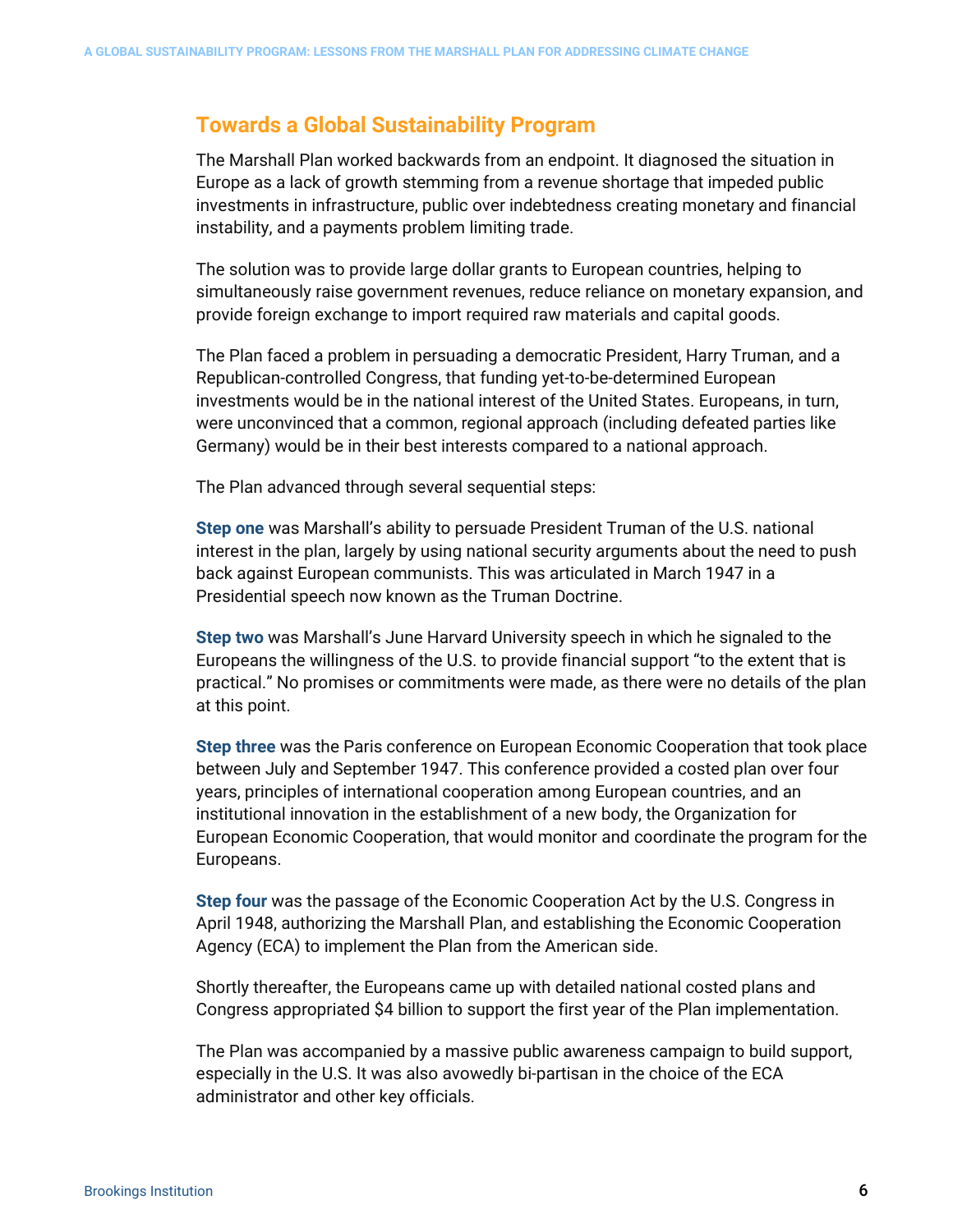At the risk of stretching the analogy too far, this sequence of steps suggests that a Global Sustainability Program must have a political commitment, technical plan, financial plan, and institutions for implementation.

#### What might this look like?

#### Political commitment

The political commitment today should come from the three main authorizing institutions and power groupings in the world—the U.N., the G-20, and the G-7. At their various gatherings in 2022, leaders should clearly declare that they commit to support "to the extent practical" all countries committed to global sustainability programs. Importantly, this should be understood as support for a broad program of sustainable development, as reflected in the SDGs, rather than a narrow program of climate-related activities. The leaders must also demonstrate their own commitment to moving to a sustainable development pathway, addressing the multiple environmental, social, and governance issues in their own economies.

#### A technical plan

The technical plan is a major missing element of the current architecture. There are topdown estimations of the investment requirements for climate-related and SDG investments, but not demand-driven estimates. The Marshall Plan was designed to support a European-led and owned technical assessment of needs. There is no equivalent to the Paris conference to develop the needs and express the voice of developing countries. The closest parallel is South Africa's Just Energy Transition Partnership, presented at the U.N. Climate Change Conference in Glasgow (COP26) and supported by a few bilateral governments. There are equivalent pilots being developed in other countries, but it will be impossible to organize a global scaled-up support program going country-by-country in this fashion.

It may not be feasible to generate a technical plan involving all developing countries in a single effort, but potentially a few country "groups" could organize themselves to develop their "asks." The U.N.'s Regional Economic Commissions could play a role. For example, African Finance Ministers meet regularly under the auspices of UNECA. Similar conversations could be organized in other regions, perhaps with support of IFIs. The key is to link programs at the regional and country level with a global sustainability program.

The upcoming COP27 in Egypt is an opportunity for developing countries to discuss their just energy transition and sustainable development plans or "asks" with AEs and China. COP27 can also be an opportunity to promote principles of sustainable development finance, with special reference to the treatment of new debts incurred to finance the green transition.

The "asks" must find a reasonable compromise acceptable to all parties. For the Marshall Plan, the U.S. administration responded in writing in March 1948 to the initial request from Europe, suggesting a smaller financing and investment counterproposal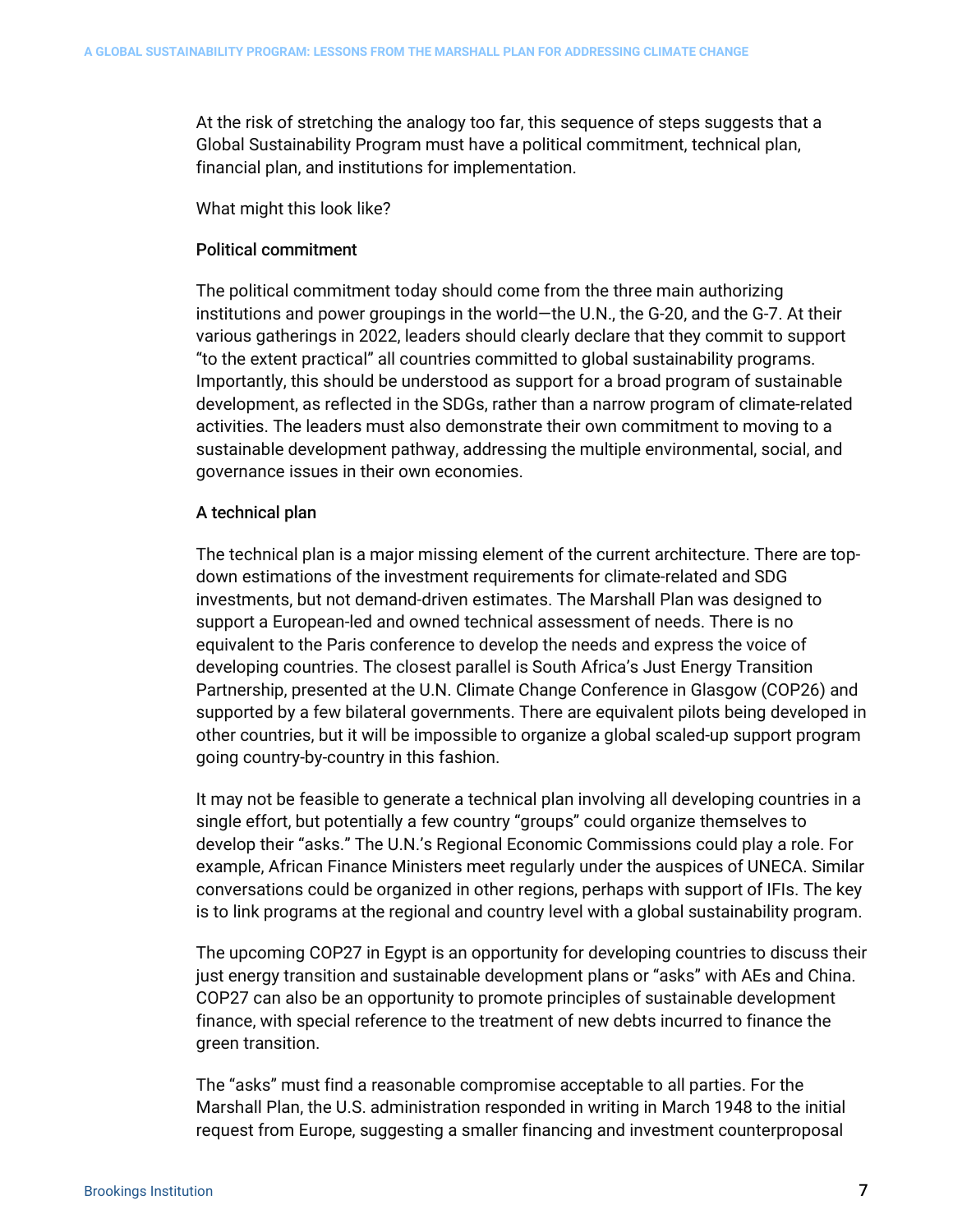partially offset by commitments from other financing institutions, including the newly formed World Bank. The technical plan was also an opportunity to take stock of the extent to which European governments would be ready and able to undertake domestic financial and economic policy reforms to underpin their promise to do whatever they could to help themselves. This would be later a critical part of gaining the support of the U.S. Congress.

Both the technical plan and the process for dialogue between developing countries and advanced economies are missing in the debates today over inclusive and sustainable development, and this is what COP27 could deliver.

#### A financing plan

The financing plan is another major missing element. The \$100 billion climate finance commitment is clearly inadequate. Not only is it far too small, but it is also too narrow focused only on climate-related investments rather than broader national sustainable development strategies. Importantly, financing promises have not been disaggregated into components: Grants, official loans, and private investments. The plan does not consider contributions of developing countries themselves through domestic resource mobilization. At best it takes existing financing elements (such as the new allocation of SDRs) and asks how best to make use of these, rather than starting with a real understanding of financing requirements.

At COP26, a two-year process was launched to develop a new financing target by 2025 to replace the \$100 billion commitment. COP27 is an opportunity to outline the expected details of such a package—how much for adaptation, for loss and damage, how much in grants and in non-concessional loans, and how much from IFIs and from mobilized private finance.

Given the proven difficulties in monitoring additionality of climate finance over development finance, the financing plan should encompass the SDG and climate related agendas together, and all development finance from official institutions should be aligned with these agendas. The SDG and climate agendas are overlapping, but they are often discussed separately in practice. This is a diversion from the real issue of creating channels for funding at scale, as Secretary Yellen remarked.

IFIs are best placed to advance the financing agenda. They have the expertise to understand the different needs for project finance for investments in, for example, renewable energy generation where a stream of project revenues can be used to pay off debts, as compared to the finance needed for adaptation, resilience, or human capital where returns are high in socio-economic terms but may not be financialized. They can advise the broader community on the right blend of instruments, including guarantees, that might be desirable. Importantly, they can present themselves as institutions where significant leverage of donor financing is possible.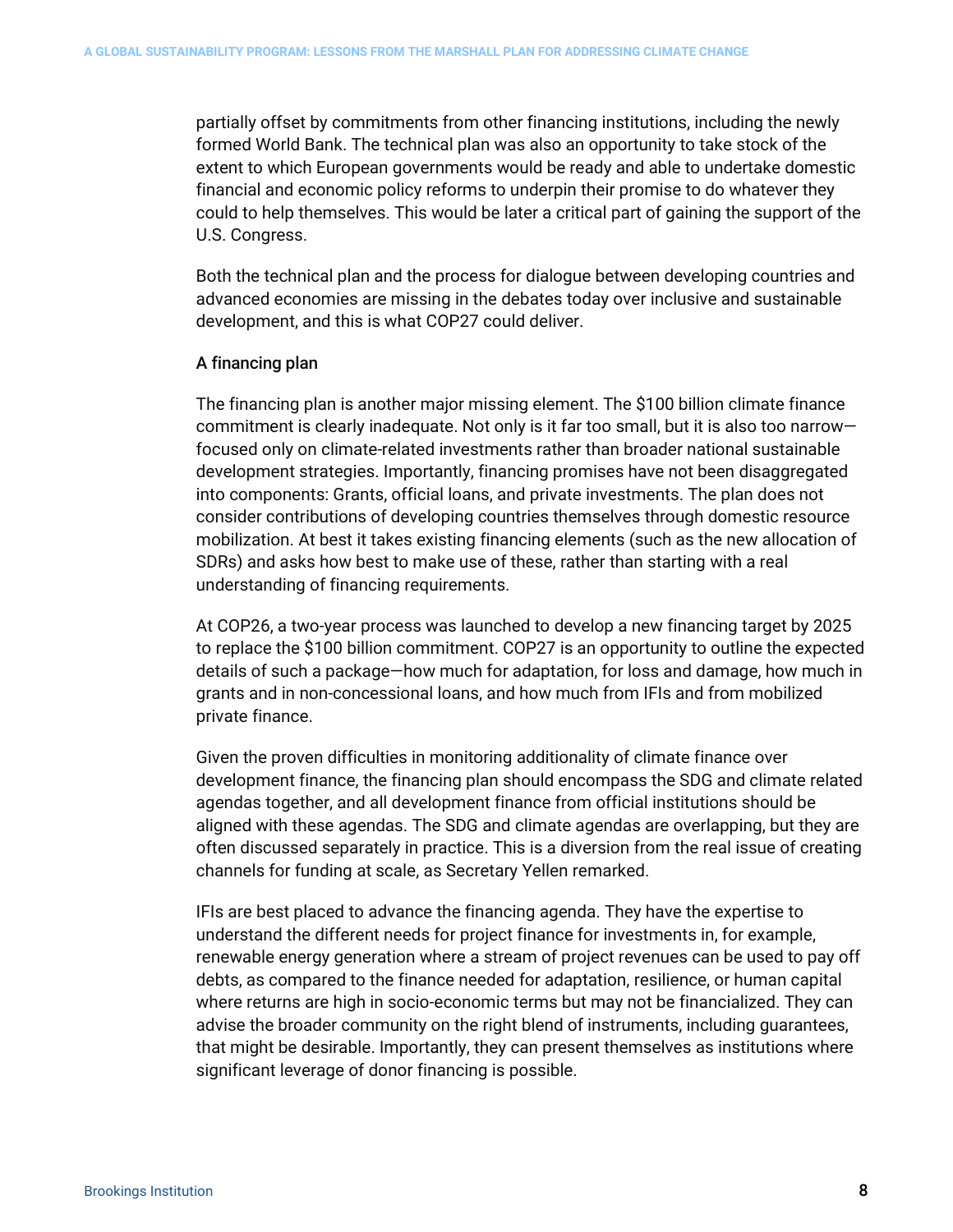A proper financing plan would help narrow the "great finance divide."[11](#page-9-0) If developing countries could access capital markets on a scale and at a price like the access of rich countries, their transition to a low-carbon economy *would need the same actions as*  those required if they were to pursue rapid, sustainable, and inclusive growth over the next two decades. The divergence between "economic development" and "climate action" would disappear completely.

The financing needs to be at scale and at the right terms. Sustainable infrastructure requires financing with long maturities, sizeable grace periods, and low real interest rates. Interest rates are a particular problem for investments in a majority of developing countries who face a debt overhang and high-risk premia associated with past borrowing. Half of the total GHG emissions from developing countries is in places with sub-investment grade sovereign ratings. There, real interest rates are in double digit levels. Not only does this make sustainable infrastructure uneconomic and unaffordable, but it also tilts the choice of technology in sectors like electric power generation towards fossil fuels which have lower up-front costs and higher operating costs than renewables.

Because IFIs can leverage public funds, while providing long-term loans at affordable interest rates, they are likely to be the most effective channels through which scaled up financing can happen. But they are not currently equipped to finance multiple concurrent crises and to simultaneously provide significant project finance. They lack headroom and need to be recapitalized. A start to considering this has been made in the context of the G-20 Finance Ministers' independent review of the multilateral development banks' capital adequacy frameworks, and this could provide the basis for moving forward, but capital increases have in the past been complicated processes involving changes in governance that are challenging in an environment of sharp geopolitical competition among large shareholders.

There are many specific details to be worked out in a financing plan. It must deal with long-term structural issues, such as the lack of an efficient, international debt resolution mechanism, and the absence of agreed-upon budget classifications for sustainable development, as well as short-term tactical issues (e.g., who will provide financing for the coal-phase-out in South Africa?).

#### Institutions for implementation

The last step in designing a Global Sustainability Program is to ensure that there are institutions for effective implementation. Here, the IFIs, along with U.N. agencies, have the capacity to act as agents that can monitor and report on progress. They do not, however, have a formal process of engagement with each other and with major shareholders. Also lacking is a developing country implementing agency—the OEEC equivalent. Country platforms are being put forward as a mechanism, with pilots in South Africa, Vietnam, Indonesia, and other countries, but these are still work-in-progress —

<span id="page-9-0"></span><sup>11</sup> [https://developmentfinance.un.org/fsdr2022.](https://developmentfinance.un.org/fsdr2022)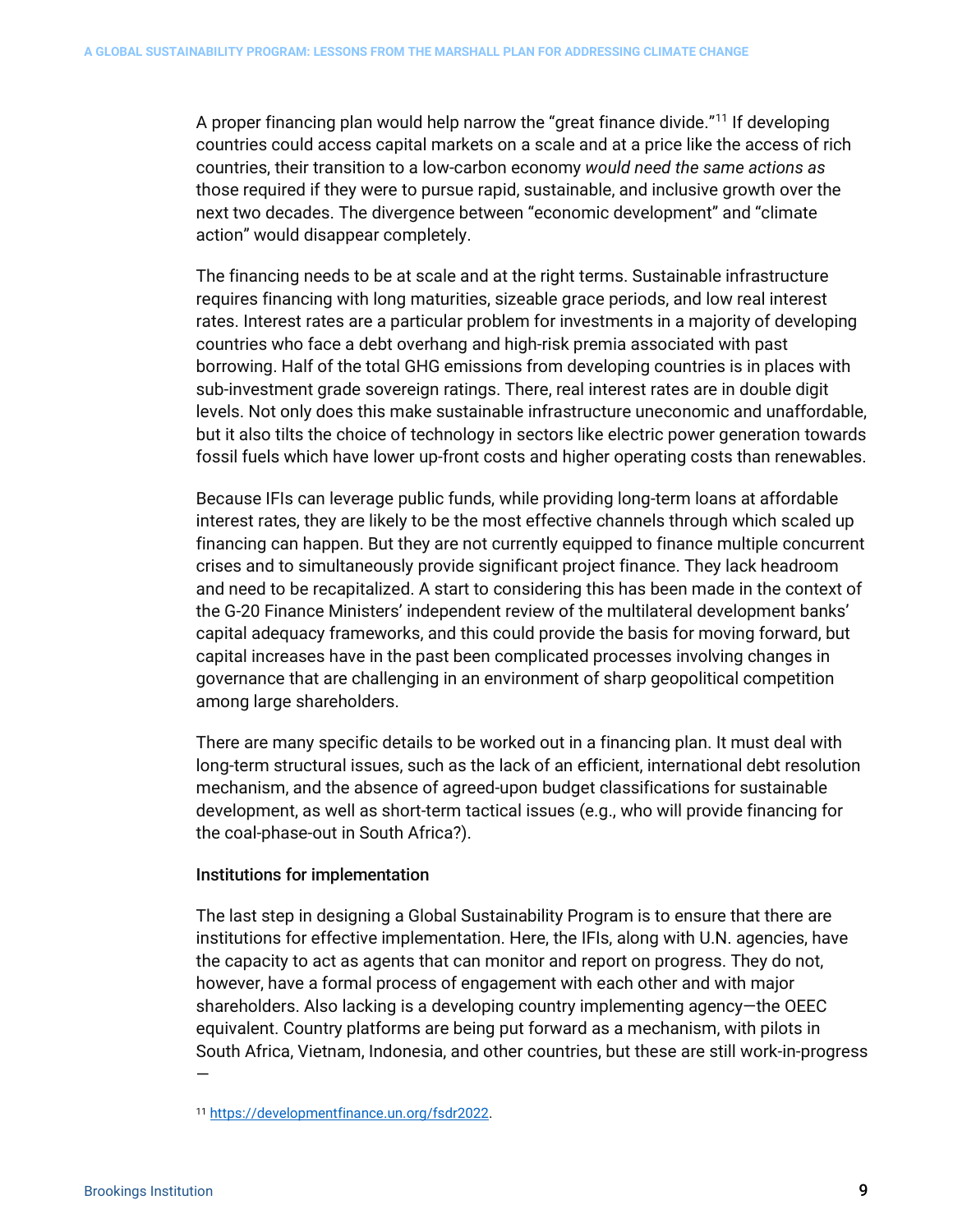and may need to be supplemented by regional platforms and expanded regional project preparation facilities.

#### A timetable for action

The steps outlined above could conclude with the September 2023 U.N. High Level Political Forum's (HLPF) Heads of State Summit. This quadrennial review of the SDGs is the right opportunity for a financing and implementation reset to achieve the goals and targets, building on the work done in the previous steps. At the same time, the Secretary-General's Summit of the Future presents a parallel opportunity to change the institutions of global economic governance.

This outline of a process suggests there are opportunities to move the agenda forward in a timely way using existing international processes, if knowledge gaps can be filled and a shared understanding built before heads of state are brought in to conclude an agreement. The world needs a Global Sustainability Program that, like the Marshall Plan, replaces the current mood of despair and *ad hoc* responses to immediate crises with a new narrative of sustainable and inclusive growth. Like the Marshall Plan, which provided resources equivalent to around 5 percent of beneficiary country GDP, the Global Sustainability Program must be adequately resourced for the task at hand and must be catalytic in generating a narrative change and an action program. It should be seen as a Grand Bargain between low- and middle-income developing countries and AEs and China.

The parallel should not be taken too literally. There are many differences between the world of today and that at the time of the Marshall Plan, not least in the willingness and ability of the major economies of the world to lead and cooperate in supporting such a plan.

Nevertheless, it seems self-evident that what is being done today is not working at the scale and speed required. Something different is needed. The exact contours and details will need to be worked out, but there are lessons from the history of the Marshall Plan that are pertinent to today's discussions. At a minimum, the various global processes already underway should build on each other with a clear end goal of delivering consensus on a Global Sustainability Program by September 2023.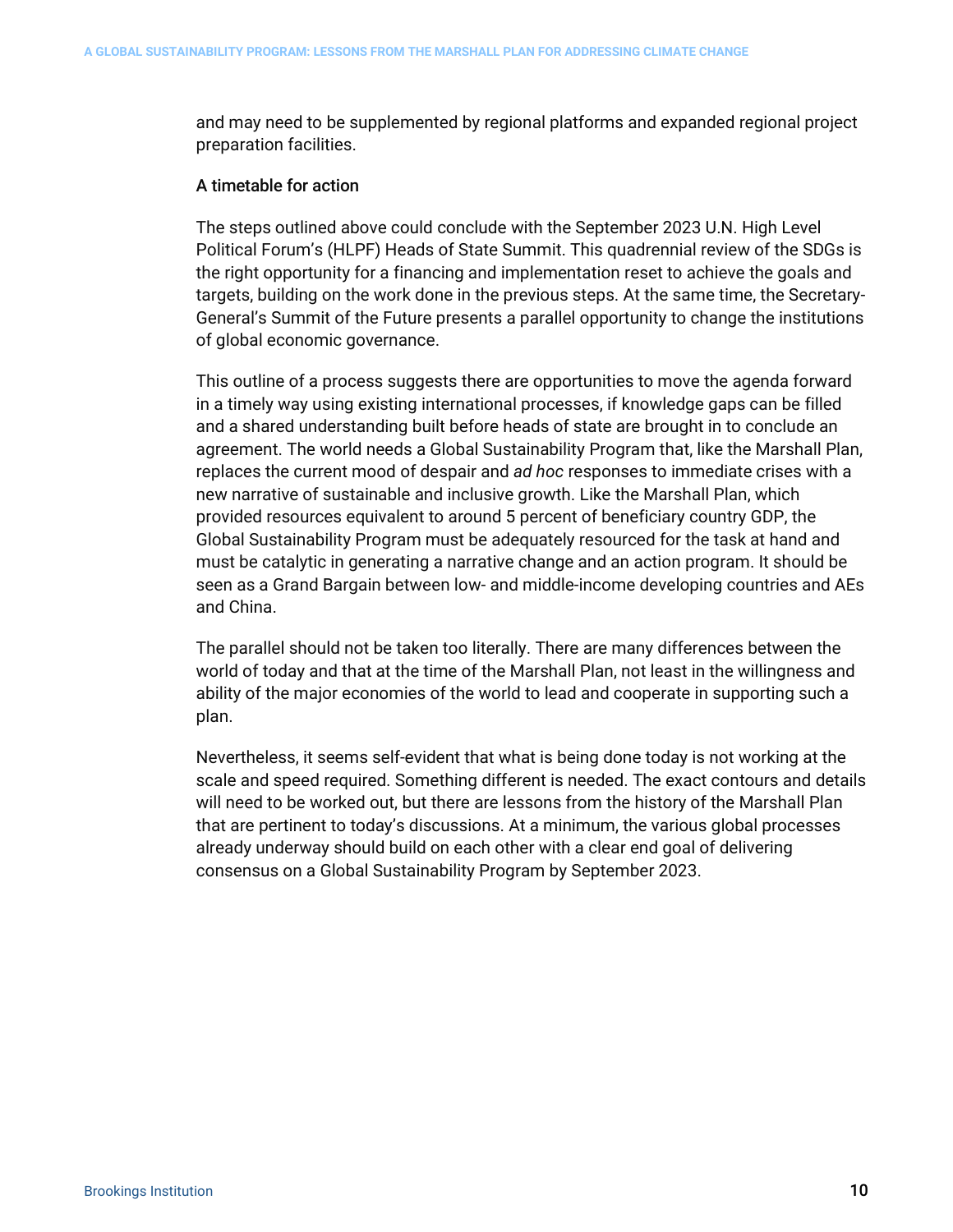# **Calendar of events towards a Global Sustainability Program**

| <b>DATE</b>                | <b>EVENT</b>                                 | <b>OUTCOME NEEDED</b>                                                                                                                                                                                                                                                                                                                               |  |  |
|----------------------------|----------------------------------------------|-----------------------------------------------------------------------------------------------------------------------------------------------------------------------------------------------------------------------------------------------------------------------------------------------------------------------------------------------------|--|--|
| <b>June 2022</b>           | <b>G7 Summit</b>                             | Commitment to pursue SDG and Paris Agendas, and to<br>$\bullet$<br>support "to the extent practical" developing countries<br>that share this commitment.                                                                                                                                                                                            |  |  |
| October 2022               | IMF/WB<br>Annual<br><b>Meetings</b>          | Initiate process to review requirements to triple<br>$\bullet$<br>sustainable lending levels of IBRD and IFC by 2025.<br>Review long-term debt sustainability assessment and<br>absorptive capacity under alternative institutional<br>frameworks. Review adequacy of project preparation<br>funds.                                                 |  |  |
| <b>November</b><br>2022    | G-20 Summit                                  | Commitment to pursue SDG and Paris Agendas, and to<br>$\bullet$<br>support "to the extent practical" developing countries<br>that share this commitment; indicate support for capital<br>increases for MDB system.                                                                                                                                  |  |  |
| <b>November</b><br>2022    | <b>COP27</b>                                 | Costed sustainable development plans and projects from<br>$\bullet$<br>developing country regional groupings; Sharm El-Shaikh<br>principles for carbon-related financing; developing<br>countries agree on policy actions to strengthen<br>environmental and public investment management<br>institutions; and review of country pilot experiences. |  |  |
| <b>April 2023</b>          | <b>Financing for</b><br>Development<br>Forum | Fine-tune technical plans and financing plan for GSP.<br>$\bullet$<br>Dialogue with GFANZ, GISD Alliance, and others on<br>private provision of finance.                                                                                                                                                                                            |  |  |
| <b>April 2023</b>          | IMF/WB<br><b>Spring</b><br><b>Meetings</b>   | Agree on timetable for capital increases and other<br>$\bullet$<br>balance sheet optimizations for World Bank Group<br>institutions.<br>Prepare long-term trajectories of country debt carrying<br>capacity.                                                                                                                                        |  |  |
| <b>Around June</b><br>2023 | <b>G7 Summit</b>                             | Commit to raise ODA for sustainable development by 50<br>percent by 2025.                                                                                                                                                                                                                                                                           |  |  |
| September<br>2023          | <b>HLPF SDG</b><br><b>Summit</b>             | Integrate SDG and Paris agendas into a Global<br>$\bullet$<br>Sustainability Program. Review and agree on broad<br>parameters of technical investment and financing plans.                                                                                                                                                                          |  |  |
| <b>September</b><br>2023   | Summit of<br>the Future                      | Develop governance arrangements to implement Global<br>$\bullet$<br>Sustainability Program.                                                                                                                                                                                                                                                         |  |  |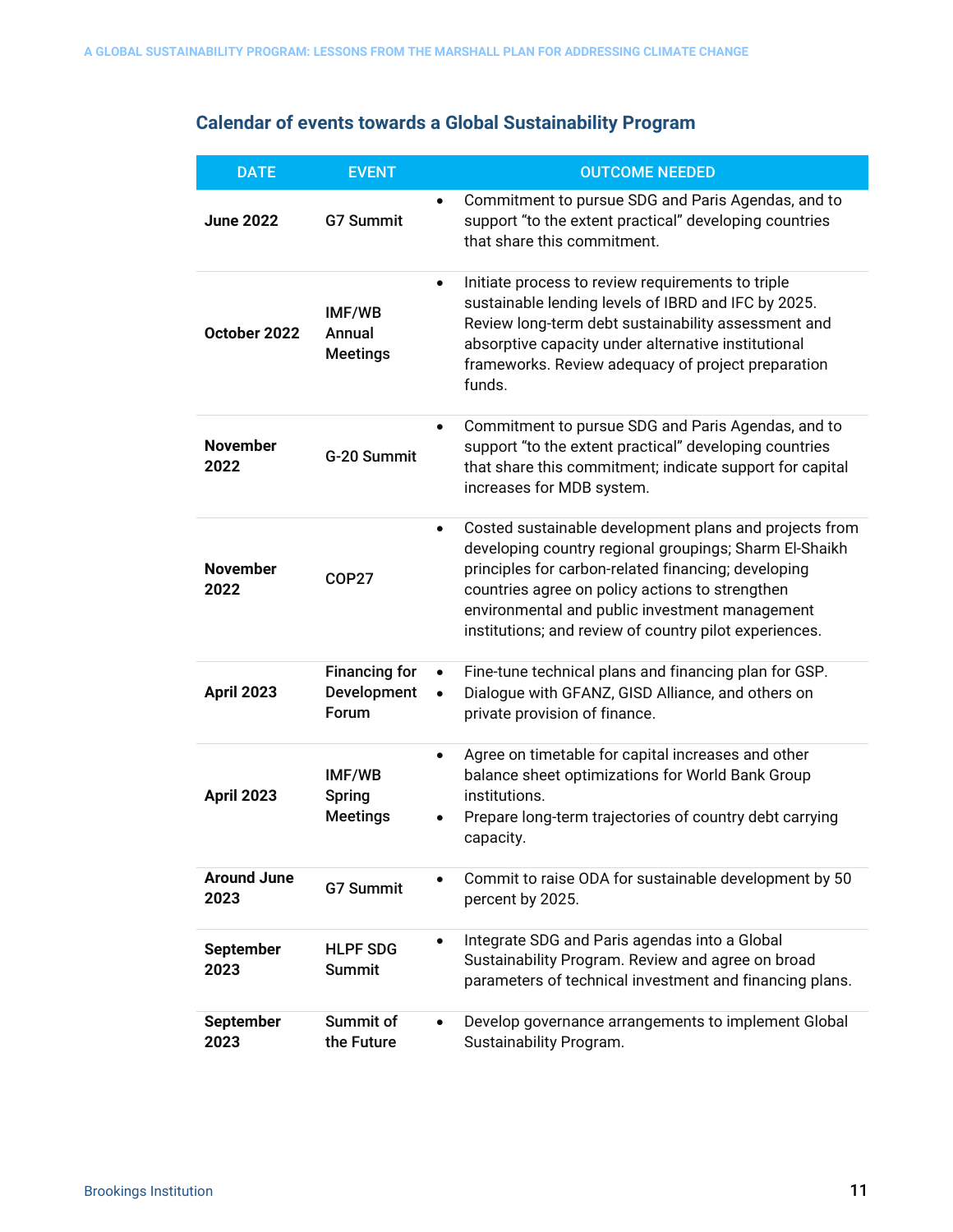# **Annex**

# **9 Lessons of the Marshall Plan for a Global Sustainability Program**

*Lesson 1*: Measurable objectives are critical to develop support for any program. Prior to the Marshall Plan, considerable amounts of humanitarian assistance were provided by the U.N. and U.S., but in an *ad hoc* way focused on humanitarian relief rather than economic recovery. The Marshall Plan had three overarching objectives, each of which was quantifiable: (i) recovery of industrial and agricultural output; (ii) restoration of sound macroeconomic and financial conditions; and (iii) stimulation of trade.

Today, we again have myriad *ad hoc* responses to short-term crises but no medium- or long-term vision that offers hope of a better future through a coordinated plan. Governments have measurable objectives through the SDGs and Net Zero pledges. However, the goals and targets do not all have the same criticality. Some are necessary and time-bound (e.g., climate mitigation for the largest emitters, nature conservation for countries with the greatest biodiversity). Others are desirable but if timetables slip, they may not result in tipping points from which there is no return. An articulated sense of priorities of those issues with the greatest global or regional spillovers is now needed.

*Lesson 2*: Local ownership is fundamental to implementation success. An early (and extraordinary for its time) component of the Marshall Plan was its call to European countries to discuss among themselves the contours of what they needed. George Marshall is reported to have said "Europe shall save itself," and one of the priors of the Marshall Plan was an understanding that maximum self-help would be undertaken by aid recipient countries. Of course, there were exchanges and inputs from the U.S. side, but the process was undeniably led by the discussions held by the Committee on European Economic Co-operation in Paris between July to September 1947.

Today, developing countries have little voice in the management of global economic issues, especially on climate change and climate finance, and many of their core issues have been left aside, such as support for adaptation, development of principles for loss and damage, technology transfer, and the economic challenges posed for countries with high discount rates and those facing high costs of capital.

As a result, developing countries have not organized themselves to develop a coordinated "ask" from the international community. There are now opportunities. At the global level, both COP27 in Sharm El-Sheikh and the G-20 hosted by Indonesia (followed by India and South Africa) provide opportunities for developing country views to be heard. Developing countries have also organized themselves in other, smaller groupings; African countries have had regional dialogues with China, the EU, Japan, and the U.S. on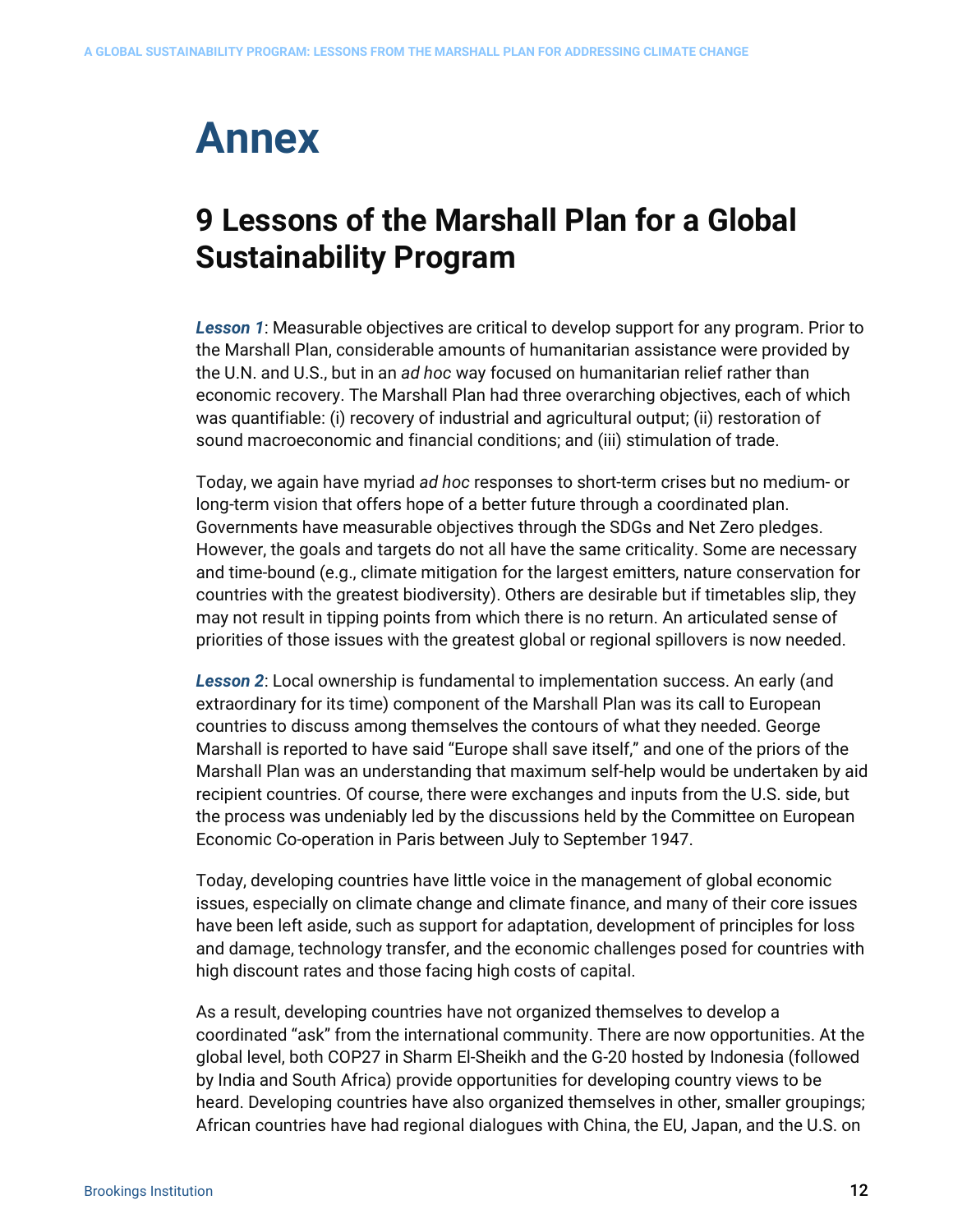several occasions, as well as with the IMF and World Bank. The V20 group of climate vulnerable countries has been calling for greater attention to adaptation and resilience since its founding in 2015. But these efforts are sporadic and have not yet taken the form of costed, specific investment plans against measurable targets. There are opportunities for using the U.N.'s regional commissions or other groupings to regionalize developing country needs in a systematic fashion and this could generate renewed momentum for change.

As an example, consider how South Africa's Just Energy Transition Partnership, which garnered support from several donors during COP26 in 2021, has grabbed attention despite lacking many of the details needed for implementation. It has delivered a message of a plan for the future that has buoyed hope. Efforts of similar nature, preferably on a regional scale, need to be scaled up into a Global Sustainability Program.

*Lesson 3*: Conditionality is an important, albeit loaded, element of any partnership, and must be handled with care. During the Marshall Plan, there was considerable conditionality (and policy dialogue) built into the program through the results orientation and through approvals required during implementation of specific investment projects, mostly those financed with counterpart funds that were generated as a by-product of the assistance program. In the best of circumstances, conditionality proved to be a benefit to implementing governments. It gave them the resources to implement structural reforms without having to impose fiscal austerity at the same time. It precluded beggarthy-neighbor policies of competitive devaluations, high tariffs, and mercantilism. It could also, however, be poorly and inconsistently used. Pet projects of U.S. administrators did not always succeed. Domestic politics crept into project allocations. In Greece, the recipient country with the least developed institutions that was still struggling with armed civil conflict during the Marshall Plan, conditionality was a particularly thorny issue. In some specific cases, Marshall Plan aid was suspended when conditions were not met; for example, it is reported that aid to Germany was withheld until the German national railway agreed to balance its budget.<sup>[12](#page-13-0)</sup>

The same issues emerge today. Many AEs believe that climate finance should be made conditional on a time-bound commitment to phase-out coal but developing countries are reluctant to commit without clear understanding of the implications and prospects for alternative energy supply (a debate exemplified by the COP26 compromise to ask countries to phase down coal). Power utilities in many developing countries are inefficient and in considerable financial difficulties as government regulators force them to keep prices low as a populist political measure. A glance at Yale University's Environmental Performance Index shows that most developing countries have poor policy regimes, including important carbon emitters such as India and Indonesia.<sup>[13](#page-13-1)</sup> Yet it is well understood that strengthening policies and institutions is a long-run effort.

<span id="page-13-1"></span><span id="page-13-0"></span><sup>&</sup>lt;sup>12</sup> Reported in EveryCRSreport.com, 2018, ["The Marshall Plan: Design, Accomplishments and Significance."](https://www.everycrsreport.com/reports/R45079.html#_Toc504143891) <sup>13</sup> [https://epi.yale.edu/#:~:text=The%202020%20Environmental%20Performance%20Index,environmental%](https://epi.yale.edu/#:%7E:text=The%202020%20Environmental%20Performance%20Index,environmental%25%2020health%20and%20ecosystem%20vitality)  [20health%20and%20ecosystem%20vitality.](https://epi.yale.edu/#:%7E:text=The%202020%20Environmental%20Performance%20Index,environmental%25%2020health%20and%20ecosystem%20vitality)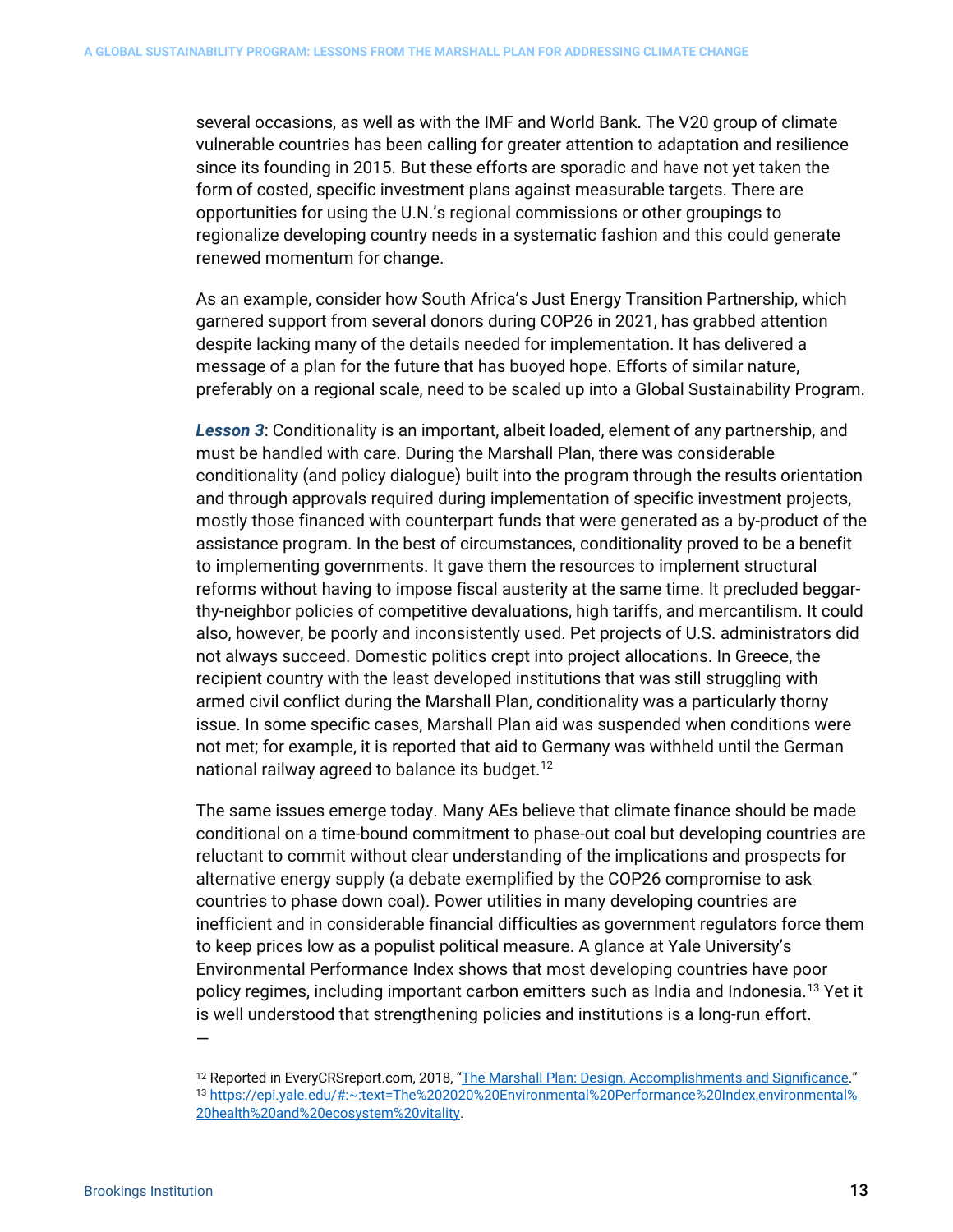Identifying an adequate speed of improvement consistent with the principle of making every effort to help oneself is the essence of conditionality but does not lend itself to standardized rules; success will depend on a sound understanding of the local context.

*Lesson 4*: Non-political implementation, based on technical merit of proposals, is required. As part of the Marshall Plan, Congress wisely decided to establish a European Cooperation Administration, outside the normal bureaucracy of the State department or other Federal agencies, headed by and staffed with recognizably bi-partisan, technically competent individuals. It refrained from trying to fund each country program separately (although bilateral agreements were made with each country), or of requiring detailed information on every investment project, recognizing that flexibility to evolving conditions would be important. Equally, however, it was not prepared to simply hand over funds to foreign governments without oversight on implementation. On the European side, the newly established Organization for European Economic Cooperation committed to provide the analyses and statistical information needed for implementation and monitoring.

Today, multilateral organizations, specifically staff in the multilateral development banks, have a useful combination of being non-political and having the technical expertise to advise on individual investment projects and broader policy and institutional strengthening. They can function as the non-political equivalent of ECA because their governance is dominated by AEs. What is lacking is a counterpart grouping of developing countries that can play the role of the (then) OEEC. UN regional organizations or other groupings could potentially play this role (see Lesson 2) but this would need to be formalized.

One implementation innovation that offers promise is the development of country platforms that can provide a multi-stakeholder forum for identifying broad objectives, vision and targets, specific investment projects and financing needs, and for troubleshooting implementation hurdles. Several such platforms are being piloted, and the clear lesson is they must be country-led and country-owned, but the platforms would benefit from standardization if they are to be scaled up over a hundred plus countries and organized across multiple sectors.

*Lesson 5*: The Marshall Plan combined multiple financing instruments: Grants, loans, and guarantees. After long debate over the composition of grants and loans, most of the funding took the form of grants. After all, the main diagnosis was of a dollar shortage, so having countries take on additional dollar obligations seemed not to be sensible. Importantly, however, even grants carried some obligations. Recipient countries were required to match their U.S. dollar grants received with an equivalent value of counterpart funds in domestic currency. These counterpart funds helped leverage Marshall Plan resources: in the 139 projects directly funded with ECA money, direct Marshall Plan assistance was only one-quarter of the total project investment undertaken.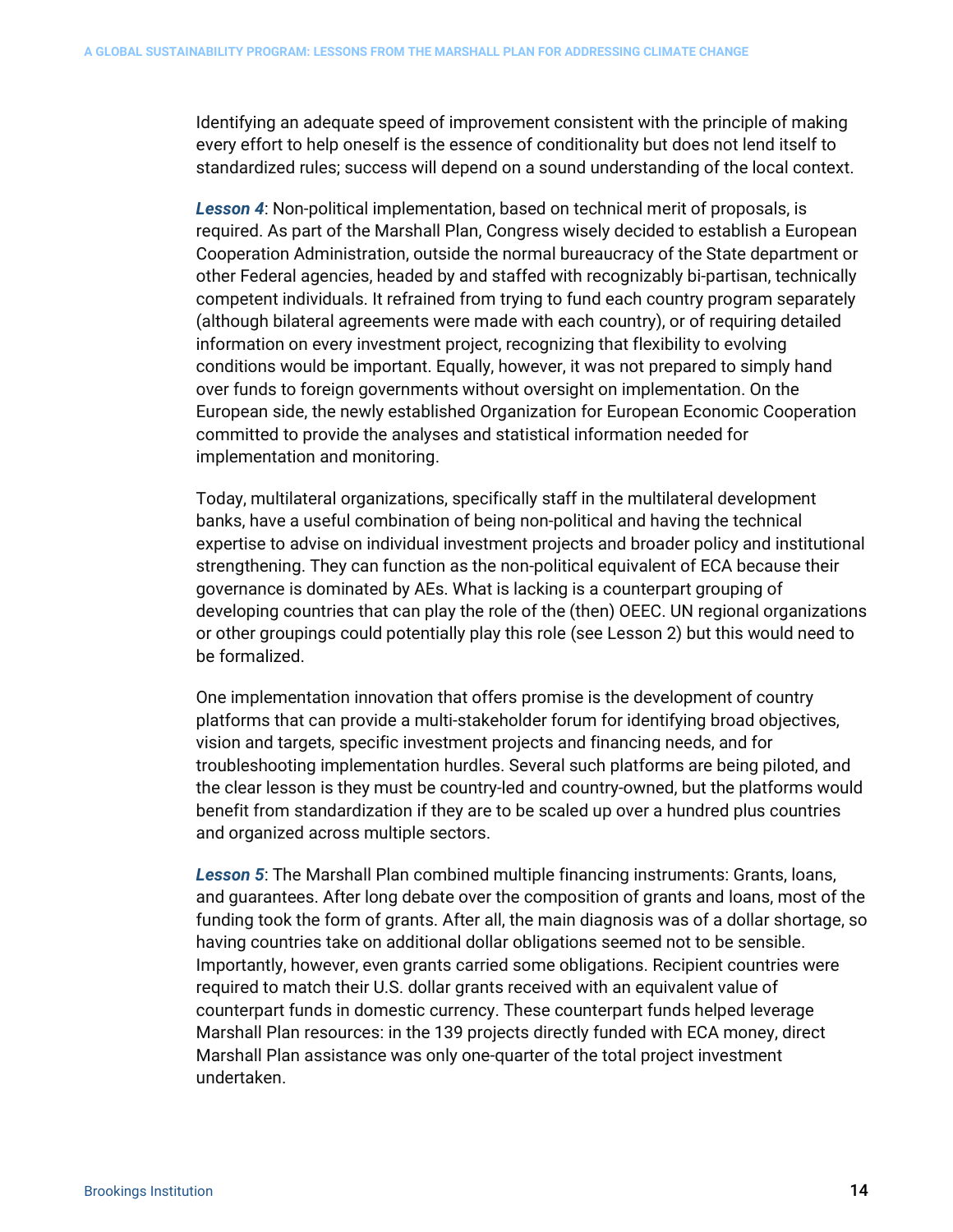Less than 40 percent of climate financing provided to date is concessional, despite the high debt levels and growing warnings about debt distress in developing countries. The pledges received to support the South Africa Just Energy Transition have been particularly weak on concessional funds, despite high needs for key components of the program such as compensation for the phase-down of coal. The scarcity of funds is compounded by their lack of leverage. The Green Climate Fund and the Climate Investment Fund go directly into project financing with no leverage.

The multilateral development banks offer the best mechanism for leverage. First, they are able to scale up lending by several times their paid-in capital. For example, the IBRD has a paid-in capital to loan ratio of about 1:16. Second, when done right, MDB project finance can crowd-in private finance. In practice, private mobilization ratios still average less than one, but in theory they should be at least three. Combining the two, each dollar of paid-in capital to MDBs could support \$50 of sustainable development investment.

There are many technical ways of magnifying leverage. One is by using counterpart financing. This would formalize commitments on domestic resource mobilization, which have been much discussed since the Addis Ababa Action Agenda on financing the SDGs, but with limited results to date. Mobilizing domestic resources would mitigate one of the main risks of external financing of sustainable infrastructure, namely the exposure to currency and convertibility risk that arises when revenue streams are denominated in local currency and debt service liabilities are in foreign exchange. Another way is by drawing on the resources of national development banks. These institutions could also provide a valuable conduit for counterpart funds. Third, where the risk lies primarily in the convertibility of local currency to foreign exchange, guarantees and other project financing structures can be used. The successful experience with IDA 18's private sector window, which included a component shifting currency risk from private lenders to IDA, is an example of the value that can be added through the right financial engineering.

*Lesson 6*: Technical assistance in the Marshall Plan was financially small but had high impact. The Plan financed 1500 study tours bringing tens of thousands of Europeans to the U.S. to observe why productivity levels were only one-third those in the U.S.[14](#page-15-0) European governments, in turn, launched national productivity drives to inform a large critical mass about how productivity could be raised in almost every sector; their labor productivity growth leapt from 1 to 4 percent per year. The tours were organized in part as a counter to Soviet claims that the Marshall Plan was a Trojan Horse through which the U.S. would strive to dominate European countries. The retort was that a strategy aimed at domination would favor keeping European economies weak and dependent, rather than strong and self-sufficient. The free provision of technical assistance proved

<sup>—</sup>

<span id="page-15-0"></span><sup>&</sup>lt;sup>14</sup> J. Silberman et al., 1996, "Marshall Plan Productivity Assistance: A unique program of mass technology transfer and a precedent for the former Soviet Union," [Technology in Society,](https://www.sciencedirect.com/journal/technology-in-society) [Volume 18, Issue 4,](https://www.sciencedirect.com/journal/technology-in-society/vol/18/issue/4) 1996, Pages 443-460.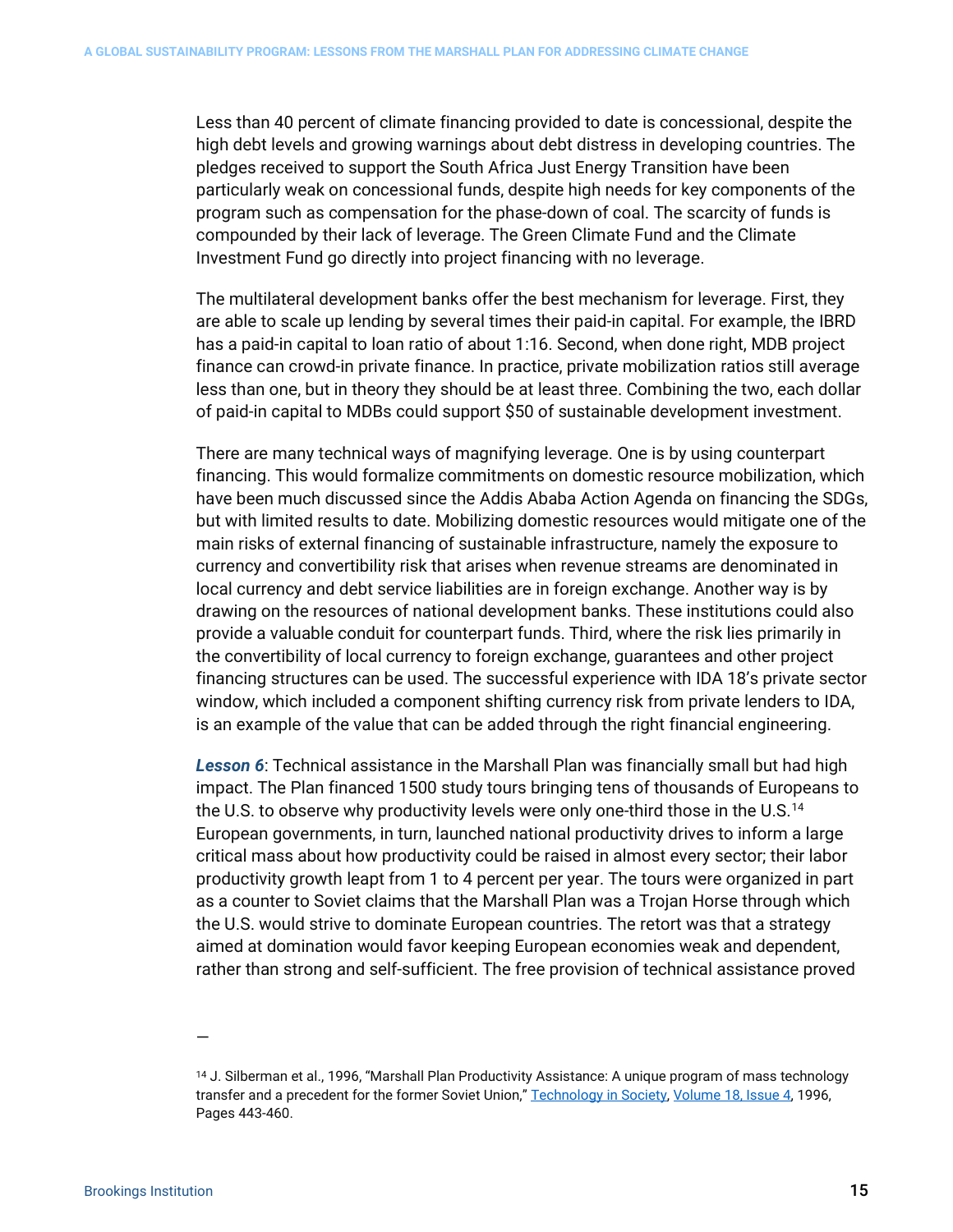that keeping countries poor and dependent was clearly not one of the Marshall Plan objectives.

Today, technology transfer has been one of the slowest moving parts of the Addis Ababa Agenda for Action. The Clean Development Mechanism was developed as the instrument through which developed countries could transfer green technology to developing countries, but only one-tenth to one-third of CDM projects have in fact enabled technology transfer. South-South technology transfer is equally poor.[15](#page-16-0) Several platforms exist to share knowledge on sustainable development, such as the Technology Facilitation Mechanism and the U.N.'s 2030 Connect, and international organizations provide considerable technical expertise through free-standing projects and embedded in investments, but systematic and deliberate knowledge sharing remains weak. There are few programs showcasing the benefits of sustainable development at municipal or firm levels or demonstrating how to quickly achieve benefits. Disputes over intellectual property rights further compound the lack of trust today that sustainable development is of benefit to all countries.

*Lesson 7*: The multi-country collaboration that the Marshall Plan insisted upon was an early recognition of the idea that global spillovers are important, and that mutual multilateral cooperation improves the chances of success. By bringing countries together, the Marshall Plan was able to accelerate a dismantling of trade barriers within Europe, avoid competitive devaluations, and promote mutual aid. It also forced the Plan's authors to adapt to the situations of different countries. The Swedes and Switzerland did not want to cede sovereignty to any European entity, so the implementation through the OEEC had to be flexible enough to accommodate this. The Benelux countries pushed France to accept more rapid industrialization in Germany than it wanted. By presenting a regional European position, the Plan strengthened confidence that each European country would benefit if every European country were to succeed. In this spirit, there were even overtures made (with much trepidation) to encourage the Soviet Union to participate–something it ultimately declined to do.

Today, there is again a need to be inclusive in selecting countries that could partner in a Global Sustainability Program. Many middle-income countries have been excluded from the assistance programs set up to support developing countries. Others have chosen to borrow at high cost in global private capital markets rather than pay the political price of intrusive conditionality. The contours of a relevant "middle income country" partnership strategy have been debated by IFIs for decades without much success. The MICs' contribution to global public goods provides a new opportunity for mutually beneficial cooperation but there are views in advanced economies to restrict assistance to "friendly" nations, while MICs are skeptical of being asked to choose one path (and

<span id="page-16-0"></span><sup>15</sup> [https://developmentfinance.un.org/technology-transfer.](https://developmentfinance.un.org/technology-transfer)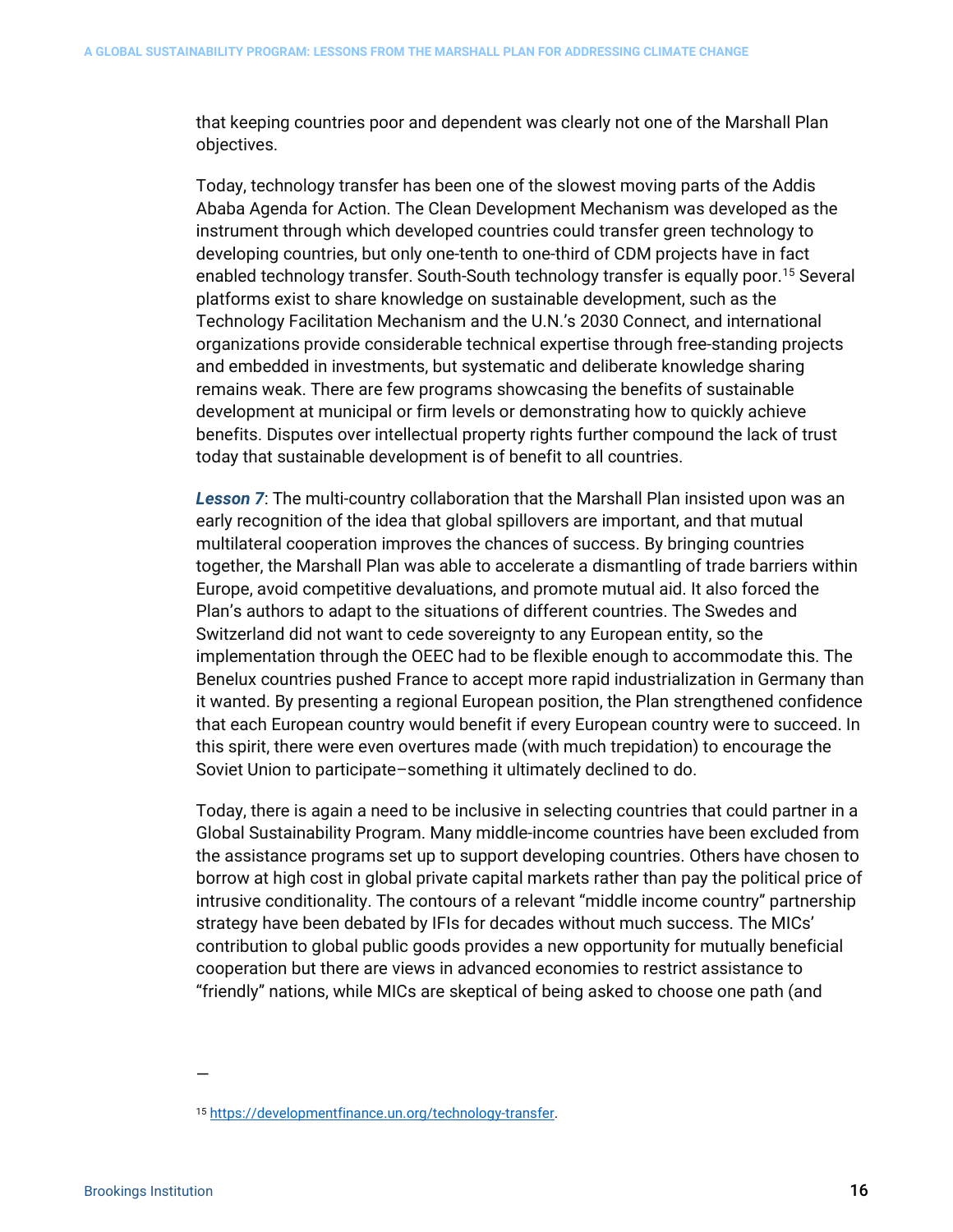supplier of technology) over another. Finding the right formula for inclusion is a necessary, if not easy, task.

There is also a need for developing countries to coordinate on new strategies. Not all countries can have a comparative advantage in the new industries of "green hydrogen" for example. Where governments need to be involved in the infrastructure necessary to develop an industry, some form of inter-governmental coordination is called for.

*Lesson 8*: With the benefit of hindsight, the Marshall Plan turned out to be right-sized. It did not try to finance all investments itself, encouraging the Europeans to mobilize funds from other partners at the same time (the newly established World Bank played a role). It created a mechanism of counterpart funds that permitted new investments to be funded long after the formal closure of the U.S. plan in 1951. The funds were large enough to give credibility to the idea that a cure for European economic ills was being implemented. This credibility provided a major psychological boost that in turn contributed to the plan's success and unlocked further amounts of private investment.

By contrast, the Copenhagen COP 15 summit promised developing countries \$100 billion in additional climate finance by 2020. This is equivalent to roughly 0.5 percent of the budgets of G-7 countries put together, compared to the 13 percent of the Federal budget in 1948 that was appropriated by Congress for the Marshall Plan. To make matters worse, the \$100 billion pledge is not likely to be fulfilled; it did not come from budgets but largely from multilateral organizations and private mobilized capital; and it is not accounted in a way that permits additionality to be assessed.

In the absence of detailed country plans, it is not possible to be precise about the size of a Global Sustainability Program. But it must be large. U.S. Treasury Secretary Janet Yellen acknowledged in remarks at the time of the 2022 IMF/World Bank Spring meetings, that the additional investment needs of developing countries involve "trillions and trillions" of dollars. This must be disaggregated to understand which countries need the most support and for what purposes, and to further disaggregate into its components: how much from budgets, from international official lenders, from private corporates and investors. How much from domestic resource mobilization in the form of counterpart funds? At a minimum, a Global Sustainability Program must present a program that is credible in meeting the needs of sustainable development and climate action and that delivers the psychological boost that something material will be done to alter the economic trajectory of the world.

*Lesson 9*: The Marshall Planners paid a lot of attention to gaining popular support for the program. After all, it was designed as a multi-year program that would span an election period. Its credibility depended on being bipartisan. This was achieved by appointing a Republican businessman, Paul Hoffman, as the ECA Administrator. A Citizen's Committee for the Marshall Plan tasked over 300 prominent Americans to give speeches, write op-eds and lobby Congress. Most major business associations came out in favor of the plan. Presidential Committees were set up to bombard Congress and the public with cost-benefit calculations of the Plan. The prevailing wisdom was that the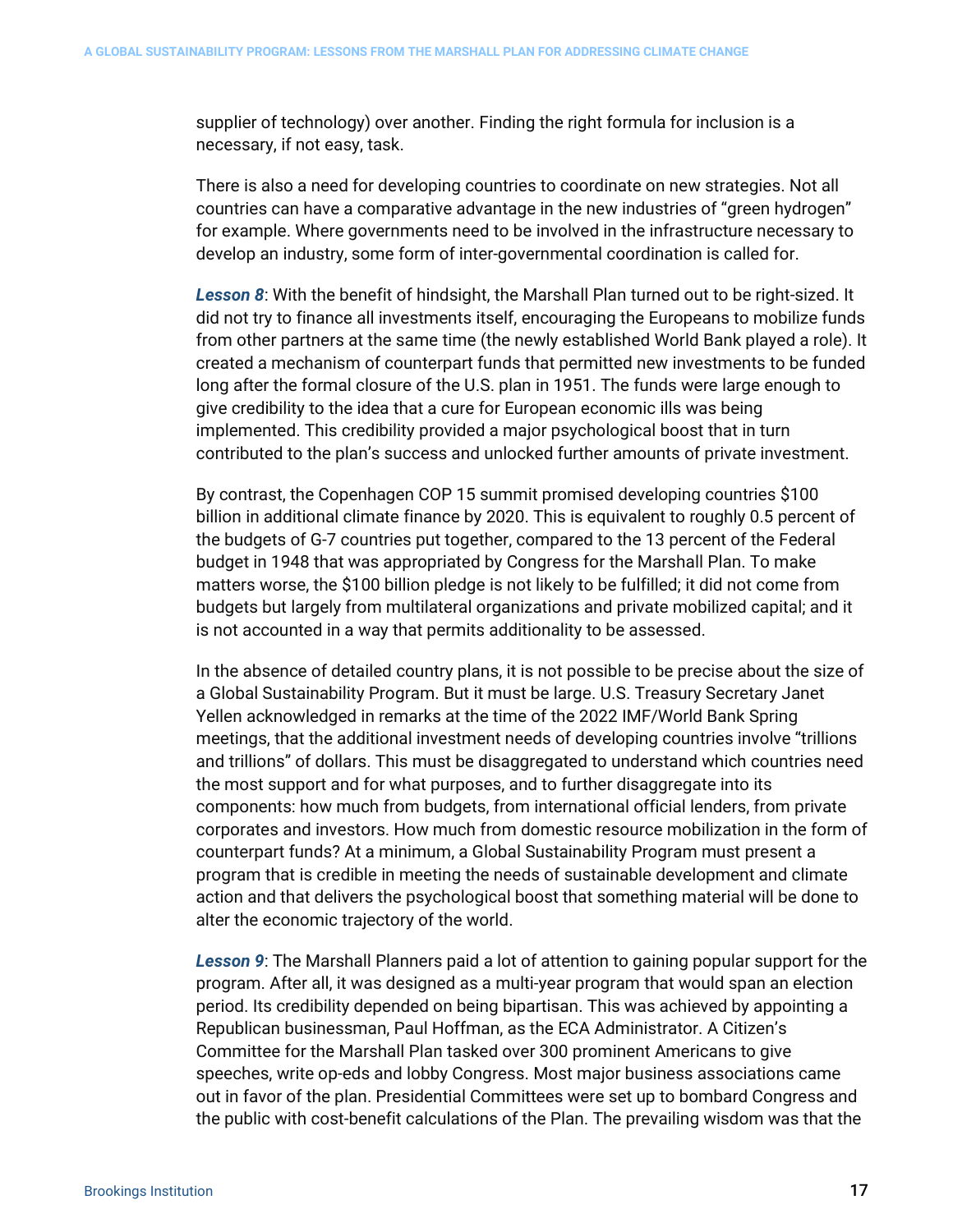politics were impossible: A Democratic President trying to win over a Republican Congress, an election looming in 1948, a prevailing spirit of isolationism and a desire for tax cuts after the war.

Today, there is less need to educate people about climate change. In advanced economies, most polls suggest people are concerned that climate change will hurt them personally, and they are willing to make changes in how they live and work in order to mitigate the effects.<sup>[16](#page-18-0)</sup> But they doubt that international efforts will have a significant impact. There is no confidence that there is a workable global plan. A much larger effort is warranted, globally, to advocate for sustainable development.

### **Annex Table 1 | Nine Lessons of the Marshall Plan for a Global Sustainability Program**

|                             | <b>Issue/Commentary</b>                                                                                                                                                                                                                       | <b>Marshall Plan</b>                                                                                                                                                                                                              | <b>Global Sustainability Program</b>                                                                                                                                                                                                          |
|-----------------------------|-----------------------------------------------------------------------------------------------------------------------------------------------------------------------------------------------------------------------------------------------|-----------------------------------------------------------------------------------------------------------------------------------------------------------------------------------------------------------------------------------|-----------------------------------------------------------------------------------------------------------------------------------------------------------------------------------------------------------------------------------------------|
| Financing with a<br>purpose | Ad hoc humanitarian relief<br>failed to jump start<br>postwar European<br>recovery prior to the<br>Marshall Plan, even with<br>larger resources.                                                                                              | Measurable indicators<br>introduced:<br>Recovery of industrial<br>$\bullet$<br>and agricultural output<br>Stable macro and<br>$\bullet$<br>financial conditions<br>Trade expansion<br>$\bullet$                                   | Should also have measurable<br>indicators:<br>Renewable energy access and<br>$\bullet$<br>security<br>Adaptation and resilience<br>$\bullet$<br>Stable natural capital and land<br>$\bullet$<br>use<br>Human capital investment.<br>$\bullet$ |
| <b>Local ownership</b>      | Marshall indicated the<br>U.S. would only support<br>"to an extent practical for<br>us" an effort initiated and<br>agreed to by the<br>Europeans.                                                                                             | Truman worked with<br>Congress to develop the<br>European Recovery Program,<br>based on a report prepared by<br>the Committee on European<br>Economic Cooperation.                                                                | Need for a collective body (global,<br>regional, sub-regional) to give voice<br>and implementation responsibility to<br>developing countries.                                                                                                 |
| <b>Conditionality</b>       | Conditionality is a loaded<br>topic. Done well, it can<br>catalyze needed reforms<br>that would otherwise be<br>stuck. Done poorly, it<br>intrudes on sovereignty<br>and reduces ownership. It<br>is often needed to secure<br>donor support. | Economic reforms,<br>particularly on trade, inflation,<br>and budget stability were<br>done while expanding<br>spending on social projects<br>and infrastructure,<br>dampening popular<br>discontent with economic<br>management. | Price/subsidy reform in key sectors<br>(electricity, fuel) are necessary in<br>many countries. Budget revenues<br>from royalties and taxes on fossil<br>fuels will have to be replaced.                                                       |
| Implementation              | Infrastructure projects in<br>particular are hard to<br>implement and have<br>always had their fair share<br>of white elephants                                                                                                               | Implementation was jointly<br>undertaken with local<br>officials and a U.S. official<br>from the Economic<br>Cooperation Administration, a                                                                                        | Some oversight of the investment<br>program is necessary to retain<br>confidence in the quality of projects<br>and to build trust in the technical<br>soundness, despite inevitable                                                           |

<span id="page-18-0"></span><sup>16</sup> [https://www.pewresearch.org/global/2021/09/14/in-response-to-climate-change-citizens-in-advanced](https://www.pewresearch.org/global/2021/09/14/in-response-to-climate-change-citizens-in-advanced-economies-are-willing-to-alter-how-they-live-and-work/pg_2021-09-14_climate_0-01/)[economies-are-willing-to-alter-how-they-live-and-work/pg\\_2021-09-14\\_climate\\_0-01/.](https://www.pewresearch.org/global/2021/09/14/in-response-to-climate-change-citizens-in-advanced-economies-are-willing-to-alter-how-they-live-and-work/pg_2021-09-14_climate_0-01/)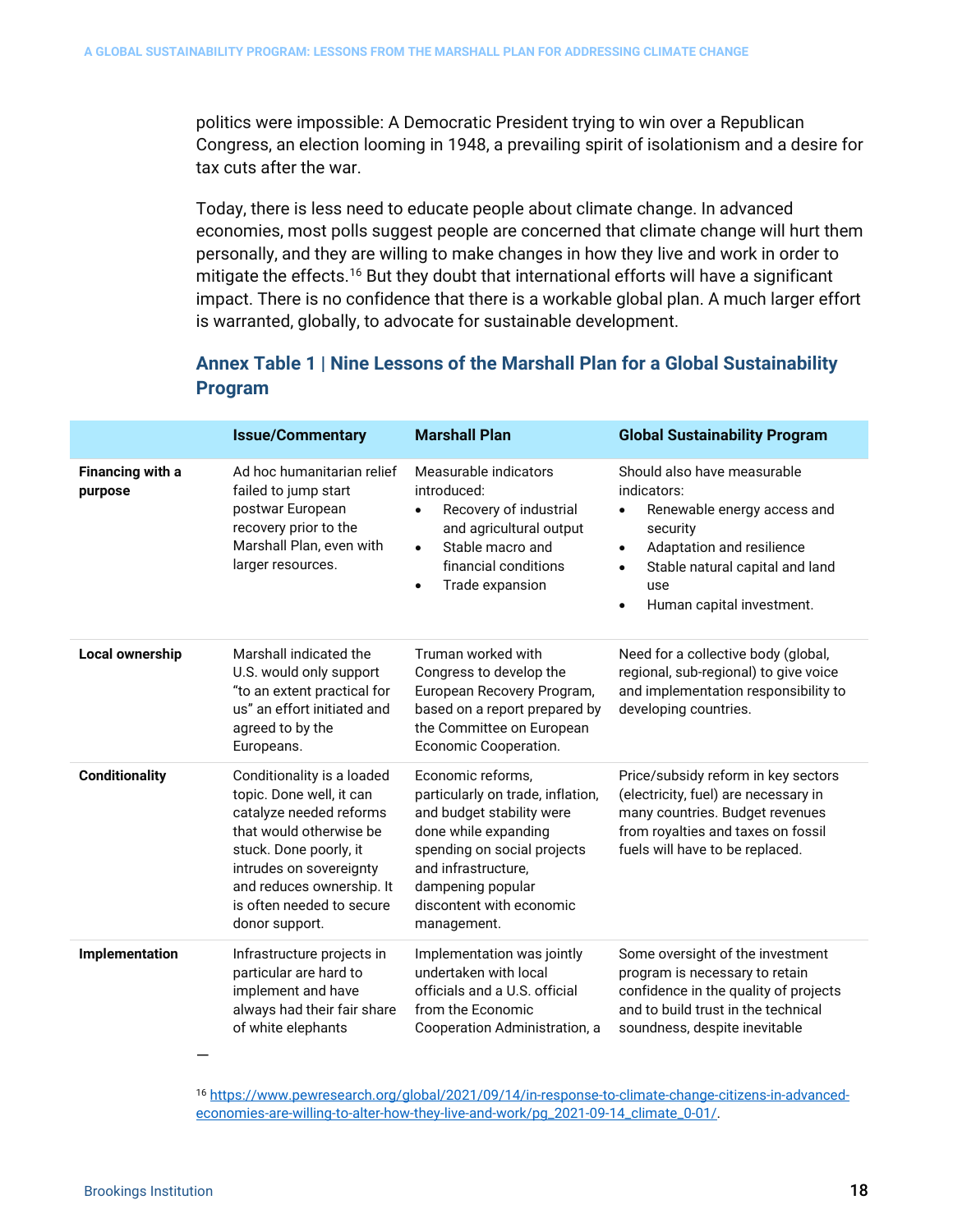|                                                                           | although average returns<br>are generally high.                                                                                                                                                                                                                                | self-standing new agency<br>created outside of the<br>existing Federal bureaucracy.<br>ECA officials had significant<br>say over how counterpart<br>funds were invested.                                                                                                                                                                                                                                                            | setbacks in selected cases. The World<br>Bank, regional development banks,<br>and national development banks could<br>play this role. Country platforms are a<br>new mechanism for coordination.                                                                                                                                                                                                                                                                                                                                                                                                                  |
|---------------------------------------------------------------------------|--------------------------------------------------------------------------------------------------------------------------------------------------------------------------------------------------------------------------------------------------------------------------------|-------------------------------------------------------------------------------------------------------------------------------------------------------------------------------------------------------------------------------------------------------------------------------------------------------------------------------------------------------------------------------------------------------------------------------------|-------------------------------------------------------------------------------------------------------------------------------------------------------------------------------------------------------------------------------------------------------------------------------------------------------------------------------------------------------------------------------------------------------------------------------------------------------------------------------------------------------------------------------------------------------------------------------------------------------------------|
| <b>Financing</b><br>instruments: External<br>grants and domestic<br>funds | Grants, loans, guarantees,<br>and domestic currency<br>counterpart funds were all<br>mobilized.                                                                                                                                                                                | Grants constituted the bulk of<br>the program. Recipient<br>governments established<br>counterpart funds in local<br>currency that were lent out,<br>including to private business,<br>for approved investment<br>projects. A massive "dollar<br>shortage" meant that taking<br>on more dollar obligations<br>through loans would be<br>detrimental to the program's<br>objectives.                                                 | Most mitigation projects will generate<br>a revenue stream in local currency;<br>hence managing forex risk is a key<br>obstacle. It can be managed either<br>through provision of forex (or<br>convertibility) guarantees, or by<br>mobilizing more domestic finance.<br>National development banks could<br>play an important role as<br>intermediaries.                                                                                                                                                                                                                                                         |
| <b>Technical assistance</b>                                               | Although often small in<br>financial terms, technical<br>assistance can play a vital<br>role.                                                                                                                                                                                  | Study tours were funded for<br>European officials and<br>business leaders to identify<br>and copy U.S. business<br>practices. U.S. business<br>leaders also went to Europe<br>to assess the situation.                                                                                                                                                                                                                              | With lots of experimentation and<br>innovation, especially in adaptation,<br>resilience, and land use management,<br>knowledge platforms and exchanges<br>will be valuable.                                                                                                                                                                                                                                                                                                                                                                                                                                       |
| Multi-country<br>collaboration and<br><b>inclusion</b>                    | Recovery is easier,<br>economically and<br>politically, if several<br>countries adopt similar<br>programs at the same<br>time. Where economic<br>spillovers are important, it<br>is inefficient to exclude<br>countries on the basis of<br>political friendships or<br>values. | Specific programs were put in<br>place to stimulate intra-<br>European trade. Specific<br>topics, such as the degree to<br>which Germany should be<br>allowed to industrialize, had<br>to be negotiated. There was<br>also debate on inviting the<br>Soviet Union (and its allies) to<br>participate. Overtures were<br>made but the rules for<br>inclusion, such as providing<br>access to economic data,<br>proved too intrusive. | Broad acceptance of the idea that a<br>big investment push to transform<br>economies is the best development<br>approach is needed. Having multiple<br>countries (and institutions) align with<br>this vision and organizing regional<br>projects (e.g., regional resilience<br>projects and regional trade in<br>electricity) will be useful. However,<br>upper-middle-income countries have<br>been largely excluded from<br>development assistance in almost all<br>spheres. Substantial support for<br>countries like South Africa, Turkey,<br>and Colombia is not easily provided<br>under current policies. |
| <b>Size of assistance</b>                                                 | The Marshall Plan turned<br>out to be "right-sized." It<br>was catalytic (George<br>Kennan commented on<br>the "amazing<br>psychological success")<br>yet sufficiently large to<br>credibly be viewed as a                                                                     | Marshall Plan resources were<br>\$4 billion in 1948, equivalent<br>to \$47 billion today. This<br>equaled 13 percent of the<br>Federal budget. The Marshall<br>Plan resources were not<br>enough to drive economic<br>growth by themselves, rarely<br>exceeding 5 percent of                                                                                                                                                        | Rich countries pledged \$100 bn in<br>climate finance in Copenhagen, an<br>order of magnitude smaller than what<br>experts believe is needed. This would<br>be equivalent to 0.5 percent of G-7<br>government budgets if all the money<br>came from national treasuries (most<br>comes from multilateral institutions).<br>The GSP needs a realistic financing                                                                                                                                                                                                                                                    |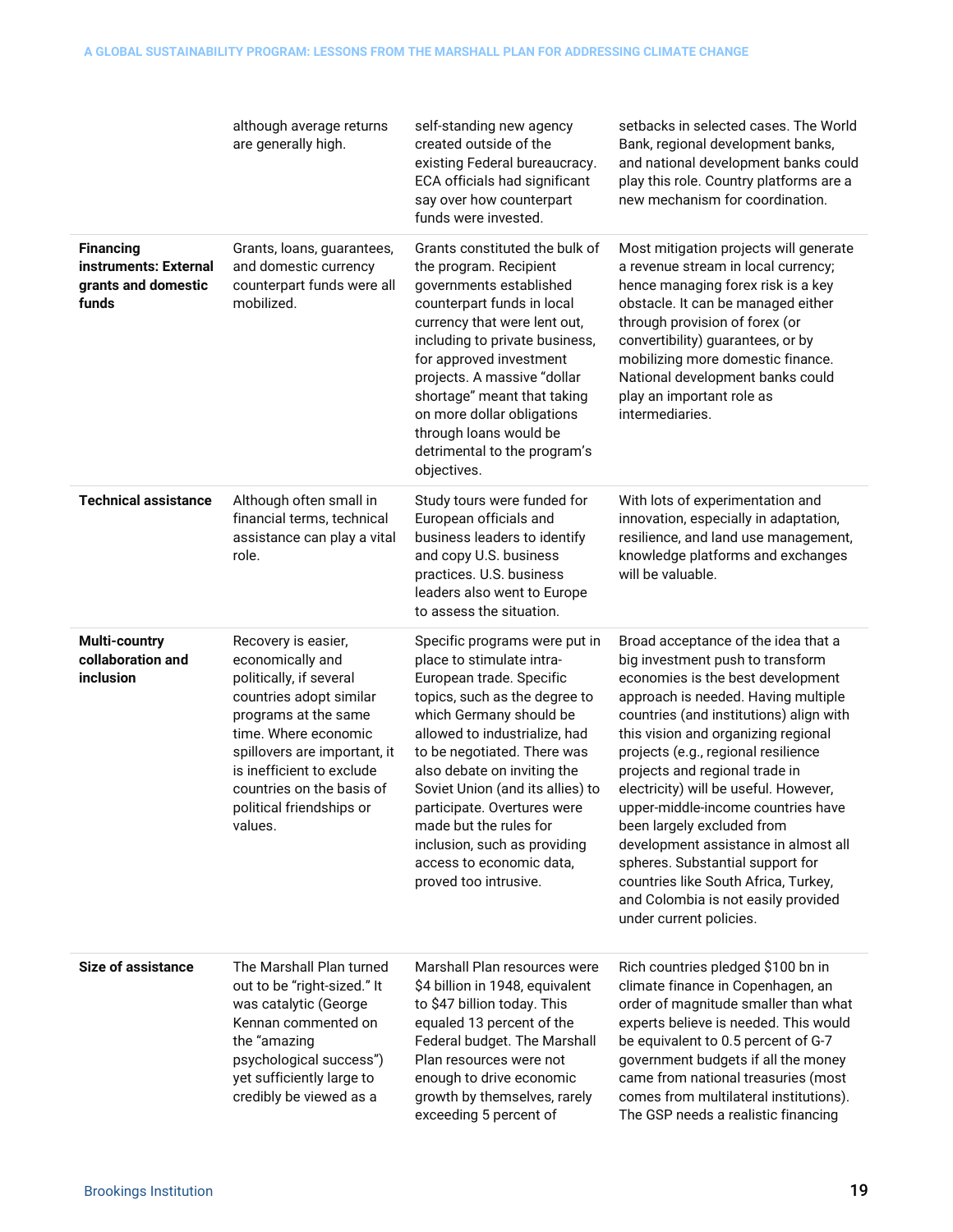|                            | cure rather than a<br>palliative.                                                                     | recipient country GDP. But a 5<br>percent of GDP fiscal<br>stimulus is very substantial,<br>multipliers were high as the<br>output gap was large and<br>funds were targeted at key<br>constraints. Revolving<br>counterpart funds (see<br>above) permitted new<br>investment for years after the<br>end of the Marshall Plan. | plan that can deliver \$1-2 trillion per<br>year to developing countries over<br>decades.                                                                                                                                                                                                                                     |
|----------------------------|-------------------------------------------------------------------------------------------------------|-------------------------------------------------------------------------------------------------------------------------------------------------------------------------------------------------------------------------------------------------------------------------------------------------------------------------------|-------------------------------------------------------------------------------------------------------------------------------------------------------------------------------------------------------------------------------------------------------------------------------------------------------------------------------|
| Secure domestic<br>support | A multi-year program<br>needed popular support<br>and good public<br>understanding of the<br>program. | A Citizen's Committee for the<br>Marshall Plan was formed to<br>create a campaign with<br>events and news articles to<br>educate the public and<br>generate popular enthusiasm.                                                                                                                                               | While there are ad hoc speeches and<br>reports on climate change, few<br>developing countries have<br>campaigned domestically in favor of a<br>sustainable development trajectory or<br>articulated the benefits of<br>participating in a global program.<br>People in AEs are not convinced<br>global programs are workable. |